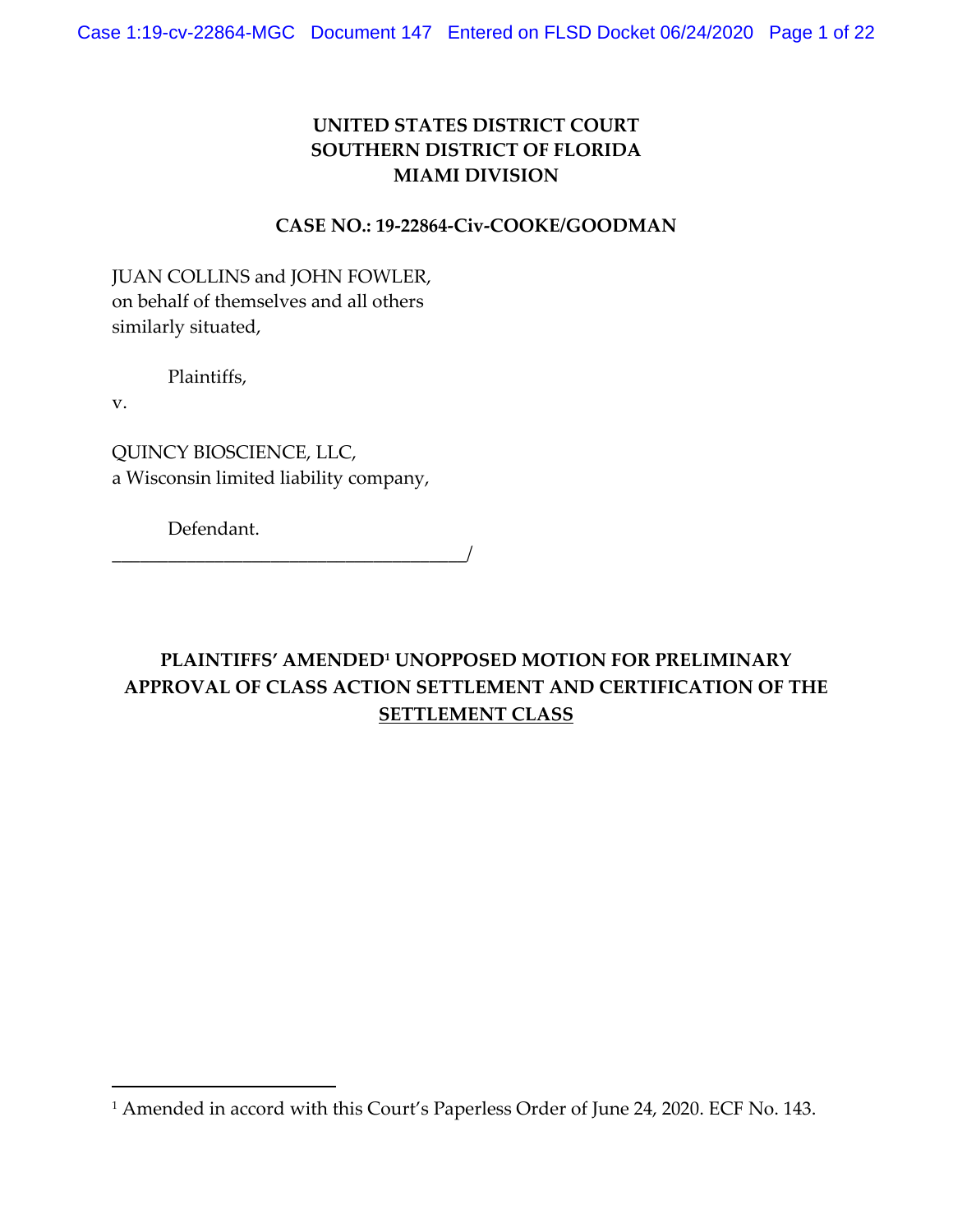Plaintiffs Juan Collins and John Fowler ("Plaintiffs"), on behalf of themselves and on behalf of all those similarly situated, hereby move unopposed for entry of an order granting preliminary approval of the nationwide class action settlement as set forth in the parties' Settlement Agreement and Release, certifying a nationwide class for settlement purposes, and providing for issuance of notice to Class Members. The Settlement Agreement includes plaintiffs' counsel for six other pending Prevagen proposed class action cases being litigated in California, New York, Texas, and Missouri that have all joined together and support this proposed Global Settlement Agreement.

### **INTRODUCTION**

Plaintiffs and Defendant Quincy Bioscience, LLC ("Quincy") (collectively the "Parties") have negotiated a global nationwide settlement that provides significant and substantial monetary and injunctive relief to purchasers of Prevagen®, <sup>2</sup> that Plaintiffs allege has been falsely advertised and marketed by Quincy throughout the United States. Quincy certainly denies all such allegations, but has agreed to globally resolve this matter, instead of continuing to litigate all of these pending putative class action matters across the country. Under the careful supervision of the Honorable (Ret.) John W. Thornton, all of the parties conducted over a month long, extensive, arm's length mediation, which has resulted in the executed Settlement Agreement and Release (attached as Exhibit 1) ("Settlement Agreement") and agreed upon the form of proposed Notice to Class Members.3

Under the Settlement Agreement, Quincy has agreed, among other things, to offer substantial refunds to Settlement Class Members for Prevagen in varying amounts that

<sup>&</sup>lt;sup>2</sup> "Prevagen" means Prevagen Regular Strength 30 Count, Prevagen Regular Strength Chewables, Prevagen Regular Strength 60 Count, Prevagen Extra Strength 30 Count, Prevagen Extra Strength Chewables, Prevagen Extra Strength 60 Count, and Prevagen Professional Strength sold in the United States.

<sup>&</sup>lt;sup>3</sup> Unless otherwise noted, all capitalized terms used herein have the same definition as that provided in the Settlement Agreement.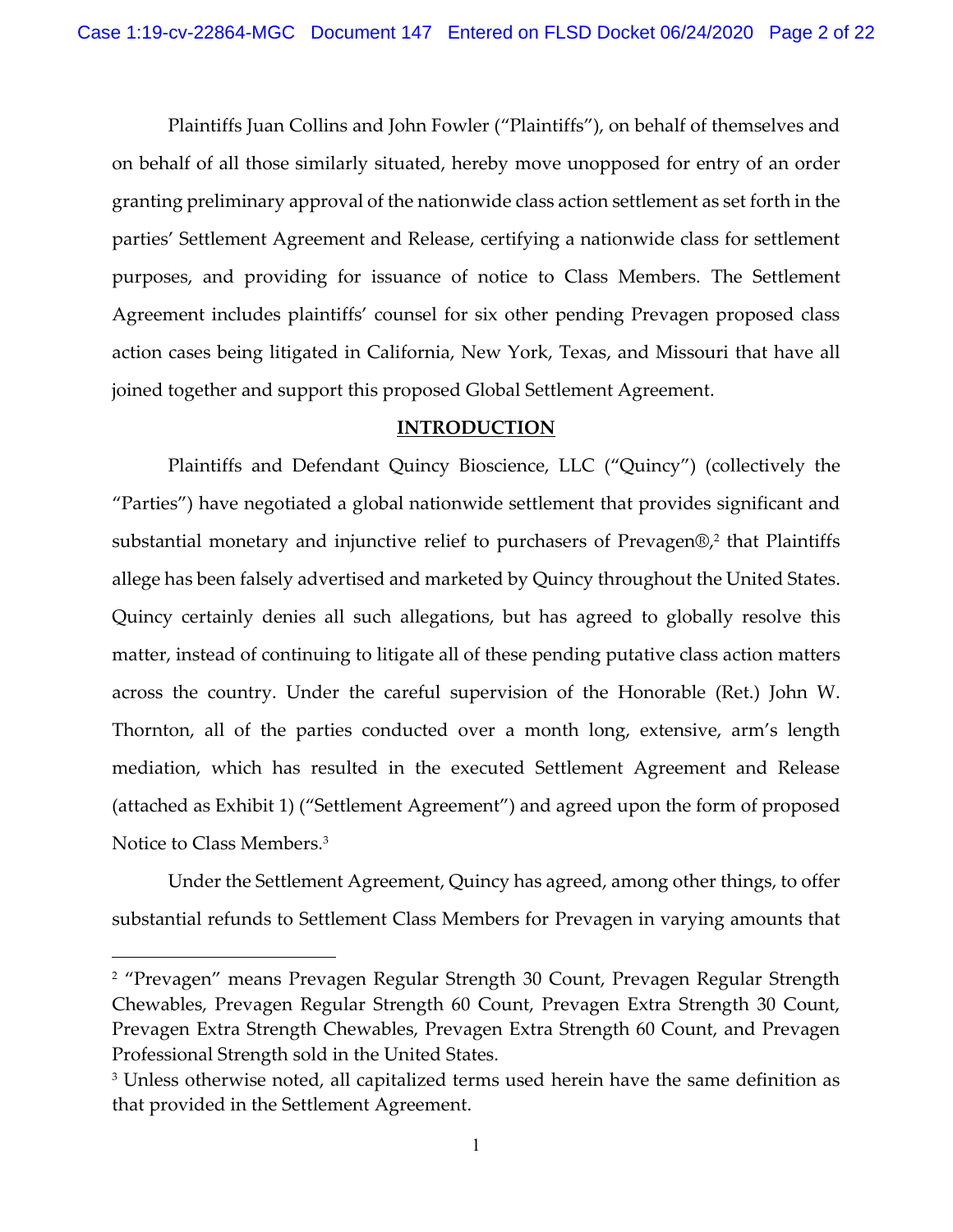are based upon whether those claims are supported by proof of purchase, and to important, stipulated injunctive relief (as set forth below). Notice of this Settlement Agreement will be disseminated to Class Members via, among other things, (i) internet notice, (ii) establishment of a settlement website, and (iii) direct mail (along with a Claim Form) or email to currently available addresses that have been provided to Quincy through Quincy's websites or via email by Prevagen consumers.

Undersigned Counsel were very well positioned to evaluate and negotiate this settlement because they have been actively litigating against Quincy in this and other fora for many years. <sup>4</sup> Specifically, Plaintiffs' counsel investigated their claims and allegations through extensive discovery, including the review of tens of thousands of pages of documents and the depositions of key Quincy personnel as well as expert discovery. Despite that work, Plaintiffs and the Class faced significant hurdles in litigating their claims to successful adversarial resolution. Given the immediate and substantial benefits the Settlement Agreement will provide to the Class, there can be no question that the terms of the proposed Settlement Agreement are at least "fair, reasonable, and adequate" and should receive the Court's preliminary approval, so that the Class can be informed and be heard as to their opinions of the Settlement Agreement at the Final Fairness Hearing.

<sup>&</sup>lt;sup>4</sup> All of the current pending Prevagen class action cases around the country are referred herein as the "Prevagen Actions." They include *Collins, et al. v. Quincy Bioscience LLC*, No. 19-22864-Civ-COOKE/GOODMAN (S.D. Fla.); *Racies v. Quincy Bioscience, LLC*, No. 15-cv-00292-HSG, (N.D. Cal.) ("*Racies*"); *Vanderwerff v. Quincy Bioscience Holding Co., Inc., et al.*, Case No. 1:19-cv-07582-RA (S.D.N.Y.) ("*Vanderwerff*"); *Karathanos v. Quincy Bioscience Holding Co., Inc., et al.*, Case No. 1:19-cv-08023-RA (S.D.N.Y.) ("*Karathanos*"); *Spath v. Quincy Bioscience Holding Co., Inc., et al.*, Case No. 1:19-cv-03521-RA (S.D.N.Y.) ("*Spath*"); *Engert et al. v. Quincy Bioscience, LLC*, No. 1:19-cv-183-LY (W.D. Tex.) ("*Engert*"); and *Miloro v. Quincy Bioscience, LLC,* No. 16PH-cv01341 (Mo. Cir. Ct.) ("*Miloro*").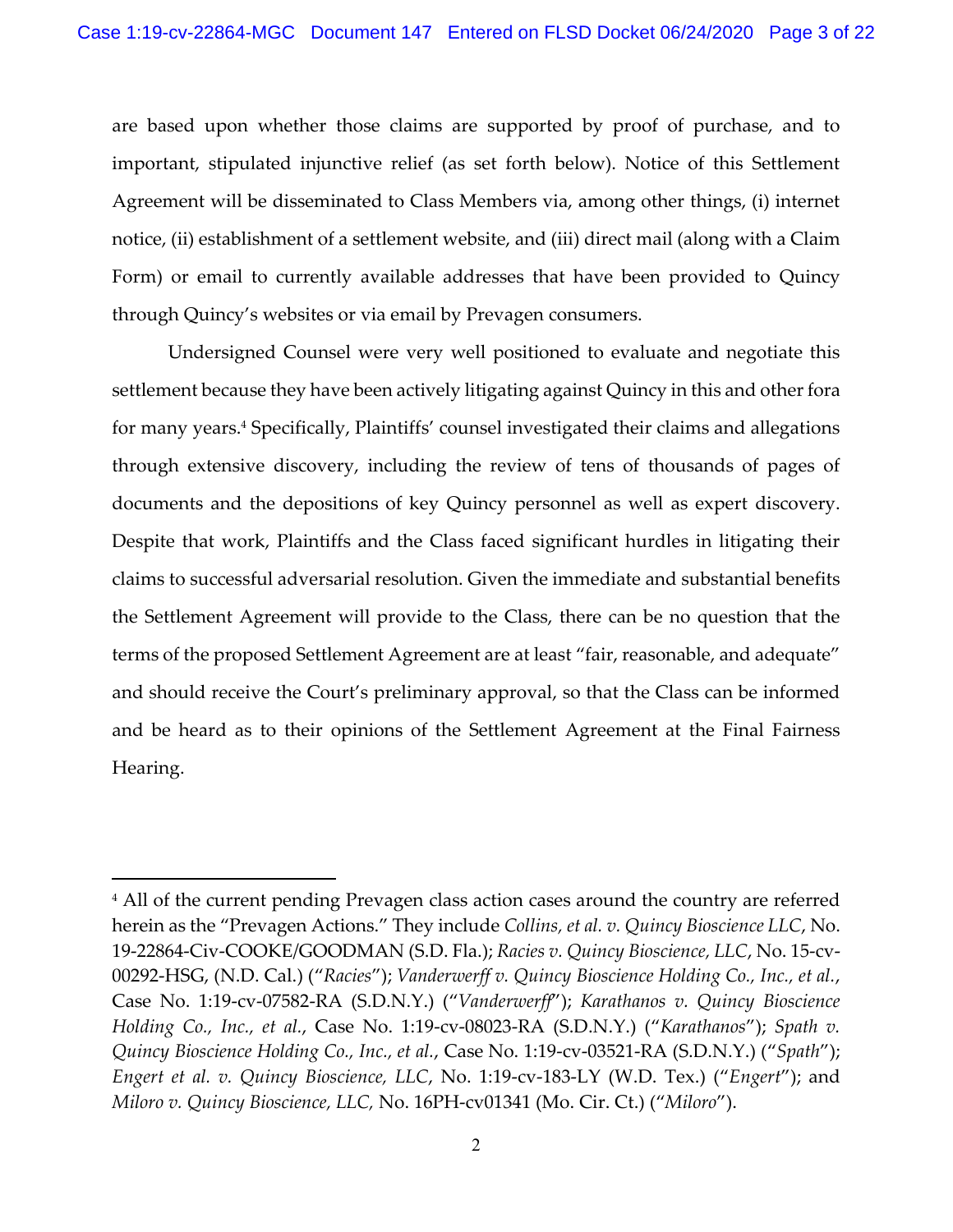#### **FACTUAL AND PROCEDURAL BACKGROUND**

#### **1. The Litigation and Mediation**

Plaintiff Collins commenced this Action by filing a Class Action Complaint and Demand for Jury Trial on July 11, 2019. ECF No. 1. Plaintiff Collins and Plaintiff Fowler filed an Amended Class Action Complaint and Demand for Jury Trial on September 11, 2019. ECF No. 15. After reviewing the information and discovery produced in the *Racies* action (see below), as well as consulting with their own experts, Plaintiffs filed a comprehensive motion for class certification on September 17, 2019. ECF No. 21. The Court referred that motion to The Honorable Judge Goodman for a Report and Recommendation. ECF No. 23. After Plaintiffs filed their class certification motion, Plaintiffs and Quincy filed 20 additional submissions through the course of discovery and class proceedings to fully brief the motion. ECF No. 119 ("R&R") at 5–6 (citing submissions).

On September 25, 2019, Quincy moved to dismiss this Action. ECF Nos. 25, 27–29, 34, and 89. Quincy's motion to dismiss is currently pending. Plaintiffs and Quincy conducted extensive discovery, including the depositions of both Plaintiffs Collins and Fowler, the corporate representative deposition of Quincy, depositions of Quincy's Chief Financial Officer and Market Development Director, and the exchange of substantial document requests, in response to which Quincy produced approximately 40,077 documents consisting of over 160,000 pages, requests for admissions and interrogatories. Plaintiffs have also issued third party subpoenas to Florida retailers regarding their sales of Prevagen within Florida. ECF Nos. 54-6 (Walmart), 56 (Amazon and The Vitamin Shoppe), 72 (The Vitamin Shoppe).

Judge Goodman held an over 5-hour hearing on Plaintiffs' motion for certification. ECF No. 84. After considering additional post-hearing briefing, Judge Goodman entered a Report and Recommendation certifying a Florida class of Prevagen purchasers. *See*

3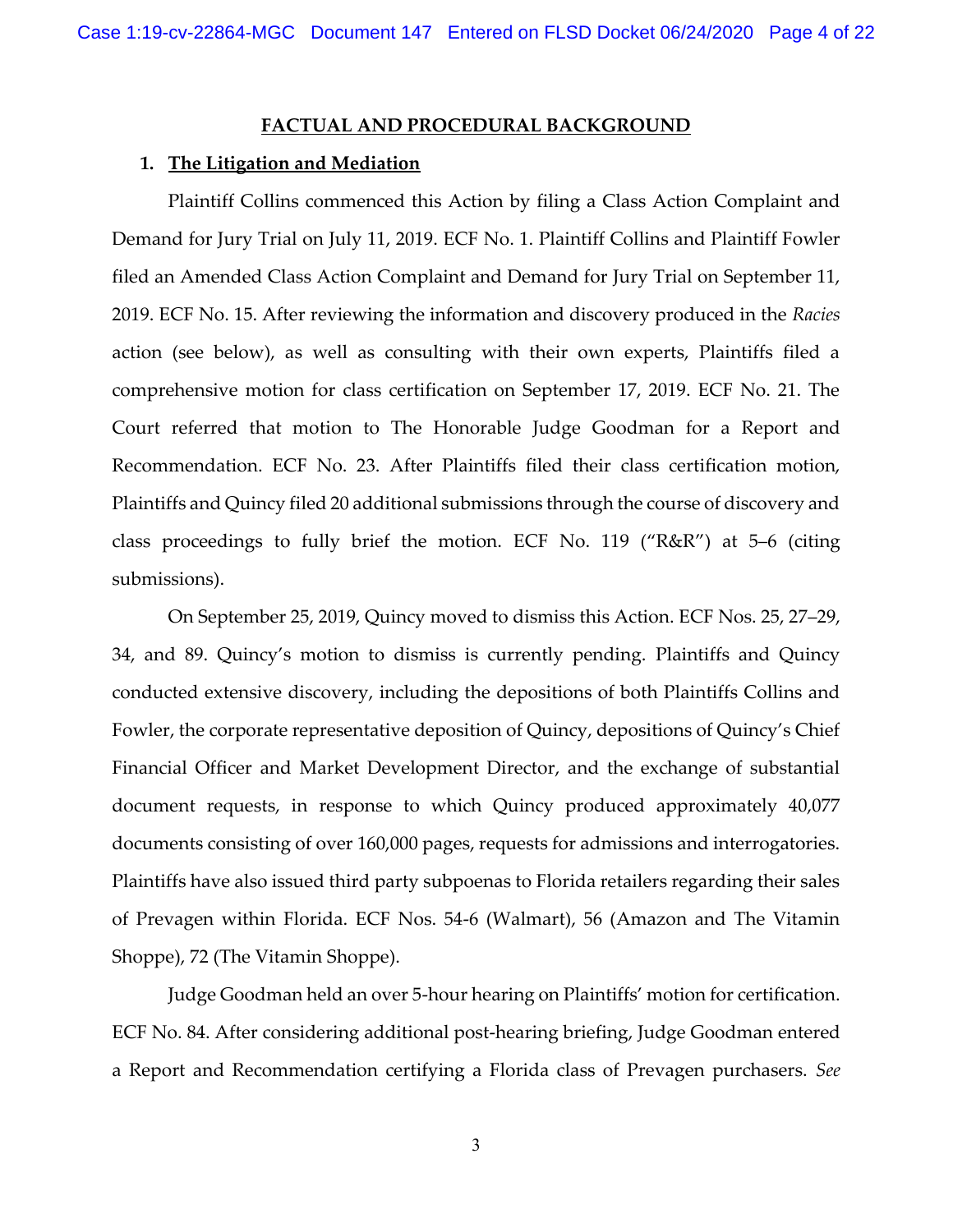R&R. Quincy filed objections to the R&R, which Plaintiffs opposed, and which are currently pending before Judge Cooke for decision. ECF Nos. 129–130. On May 29, 2020, Quincy filed a motion for summary judgment. ECF Nos. 138–141.

In addition to this matter, as of the date of this Settlement Agreement, Prevagen Actions were previously filed and/or pending throughout the country. *Racies,* filed in the Northern District of California in February 2015, was the first-filed class action brought in the country against Quincy alleging deceptive marketing and sales of Prevagen. In December 2017, the Court granted certification of a California class of Prevagen purchasers. *Racies v. Quincy Bioscience, LLC*, No. 15-cv-00292-HSG, 2017 WL 6418910, at \*1 (N.D. Cal. Dec. 15, 2017). After extensive litigation of pretrial issues, including summary judgment motions and *Daubert* motions, *Racies* was tried before a jury in January 2020; however, the district court declared a mistrial after a jury deadlock, and the California class was later de-certified. *Racies v. Quincy Bioscience, LLC*, No. 15-cv-00292- HSG, 2020 WL 2113852, at \*1 (N.D. Cal. May 4, 2020).

In 2016, the *Miloro* matter was filed in Missouri state court on behalf of Missouri purchasers of Prevagen Products. By agreement of the parties to that action, *Miloro* was stayed for much of the past four years but Defendant produced all of the documents that were produced in another action filed by the Federal Trade Commission and the *Racies* matter. The parties in the *Miloro*, *Vanderwerff*, *Karathanos* and *Spath* matters engaged in extensive settlement efforts including several mediation sessions before Hon. Wayne Andersen (Ret.) and multiple in-person negotiations took place between Quincy and Miloro's and Spath's Counsel. Ultimately, an agreement-in-principle was reached but was conditioned on FTC action that did not take place. At that time, in March 2020, the stay was lifted in the *Miloro* matter and Quincy filed a motion to dismiss which is still pending.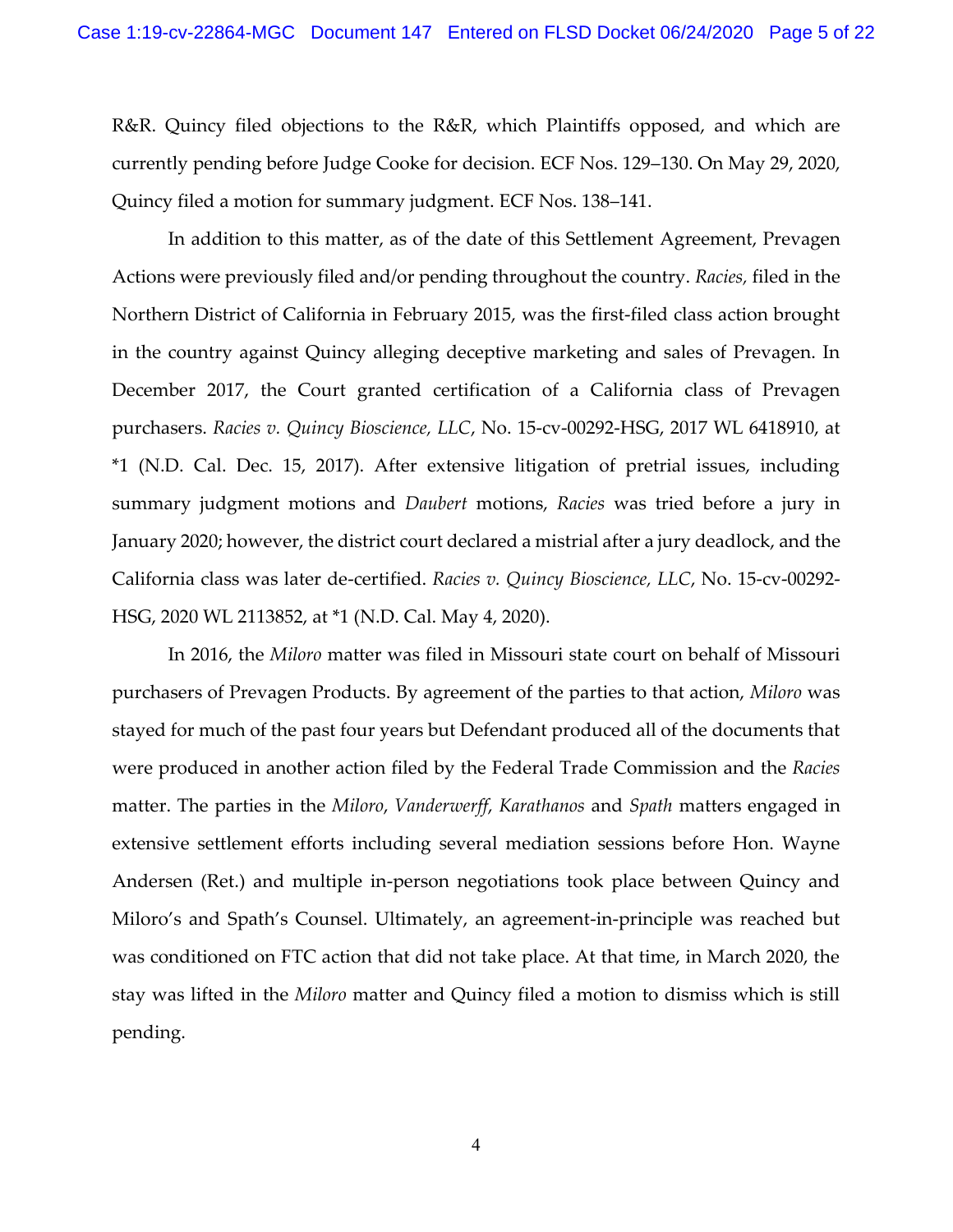In February 2017, the *Vanderwerff* and *Karathanos* actions were filed on behalf of New Jersey and New York consumers, respectively. Although those cases were originally filed in the District of New Jersey and the Eastern District of New York, they were eventually transferred to the Southern District of New York. Meanwhile, motions to dismiss have been fully briefed in *Vanderwerff* and *Karathanos* and are still pending. In 2018, the *Spath* action was filed in the District of New Jersey on behalf of New Jersey purchasers of Prevagen Products. The *Spath* case was also subsequently transferred to the Southern District of New York. On June 3, 2020, Judge Ronnie Abrams in the Southern District of New York stayed the *Vanderwerff*, *Karathanos*, and *Spath* actions pending approval of this Settlement Agreement.

In February 2019, the *Engert* action was filed in the Western District of Texas seeking to represent Texas purchasers of Prevagen Products (and alternatively a nationwide class of purchasers of Prevagen Products). The *Engert* court denied Quincy's Motion to Dismiss on October 8, 2019.

Defendant, twice, unsuccessfully moved the Judicial Panel on Multidistrict Litigation to coordinate the then-pending Prevagen Actions to a single court.

Counsel for the Parties, along with counsel from all Prevagen Actions, participated in multiple mediation sessions with the Honorable John W. Thornton (Ret.) on April 22, May 4, May 21, and May 26, 2020. Before, during, and after the mediation, the Parties engaged in a series of discussions, with and without Judge Thornton, regarding a settlement of the Prevagen Actions, including substantial arm's-length negotiations. The result was this Settlement Agreement, which includes the settlement of the Action in its entirety as well as the settlement of the remaining Prevagen Actions.

#### **2. The Settlement Agreement and its Terms**

### **A.** *The Proposed Class*

The Settlement Agreement provides relief to all individuals who purchased one or more Prevagen Products, from a Settling Defendant (as defined in Exhibit 1) or from a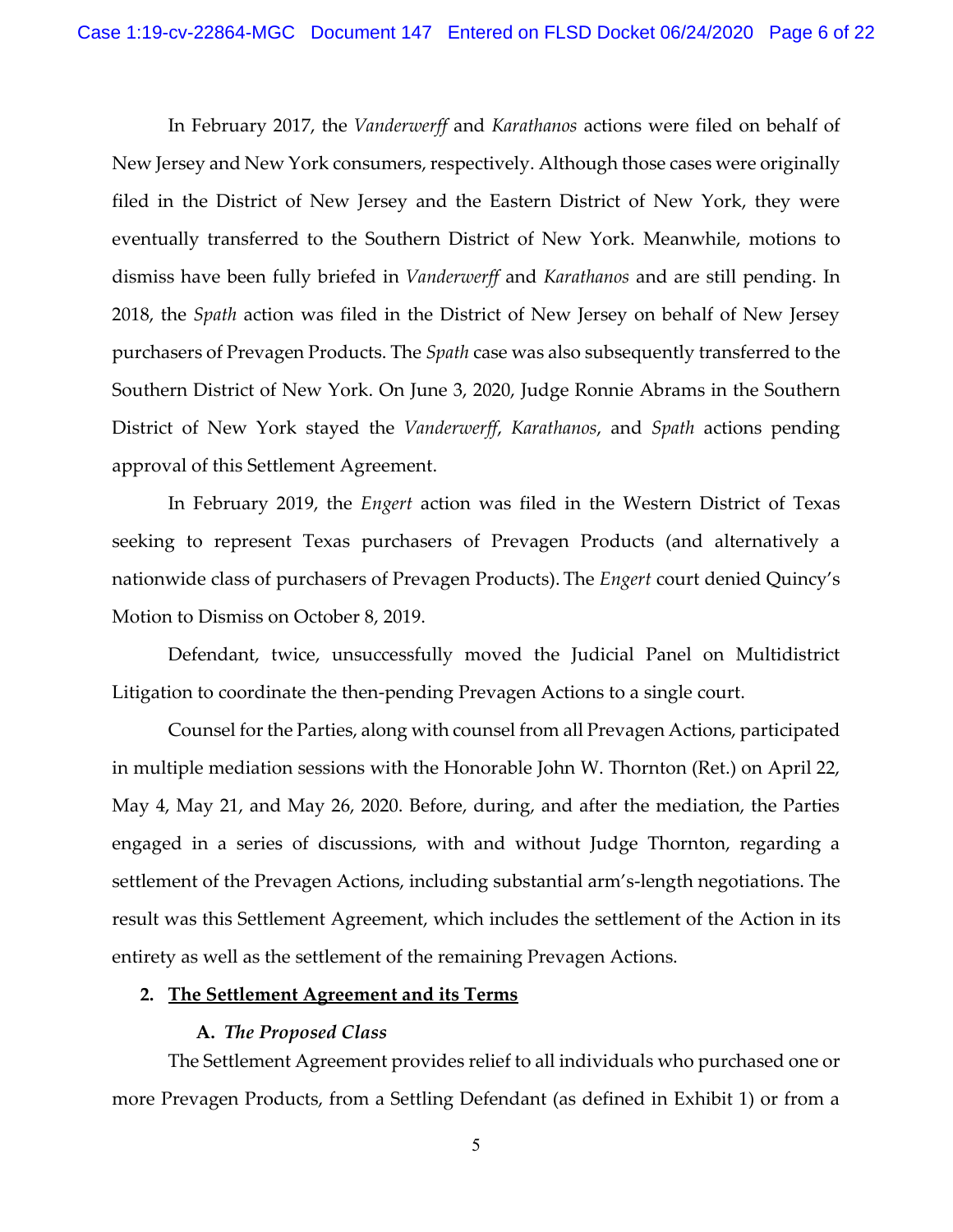reseller authorized by the Settling Defendants to sell Prevagen Products, for personal consumption and not resale, within the United States, from January 1, 2007 through the date of Preliminary Approval. It is estimated that there are approximately 3,000,000 (three million) potential class members.

### **B.** *Monetary and Other Relief*

The Settlement Agreement affords these Class Members monetary relief, and provides other injunctive relief to assist the Class Members. Specifically, the Settlement Agreement provides that:

A. The Settling Defendants shall offer partial refunds to Settlement Class Members for purchases of Prevagen Product(s) based upon a two-tier monetary relief structure to be distributed subject to the following provisions of the Claims Process:

- 1. The Settling Defendants agree to pay to all Settlement Class Members with Proof of Purchase who submit a valid "Claim Form," a cash refund of 30% of the Quincy MSRP for the Prevagen Products those claimants purchased within the Class Period, **up to \$70 per individual claimant.**  These claims will be referred to herein as "Proof of Purchase Claims," and each such claimant a "Proof of Purchase Claimant";
- 2. The Settling Defendants agree to pay to all Settlement Class Members without Proof of Purchase who submit a valid "Claim Form" a cash refund of 30% of the Quincy MSRP for the Prevagen Products those claimants purchased within the Class Period, **up to \$12 per claimant.**  These claims will be referred to herein as "No Proof Claims," and each such claimant a "No Proof Claimant";
- B. The Parties also stipulated to the following injunctive relief:

The Settling Defendants agree that they will not make, or assist others in making, expressly or by implication, including through the use of a product name, endorsement, testimonial, depiction, or illustration, any representation that such Covered Product with respect to humans:

A. improves memory;

B. improves memory within 90 days or any other period of time; or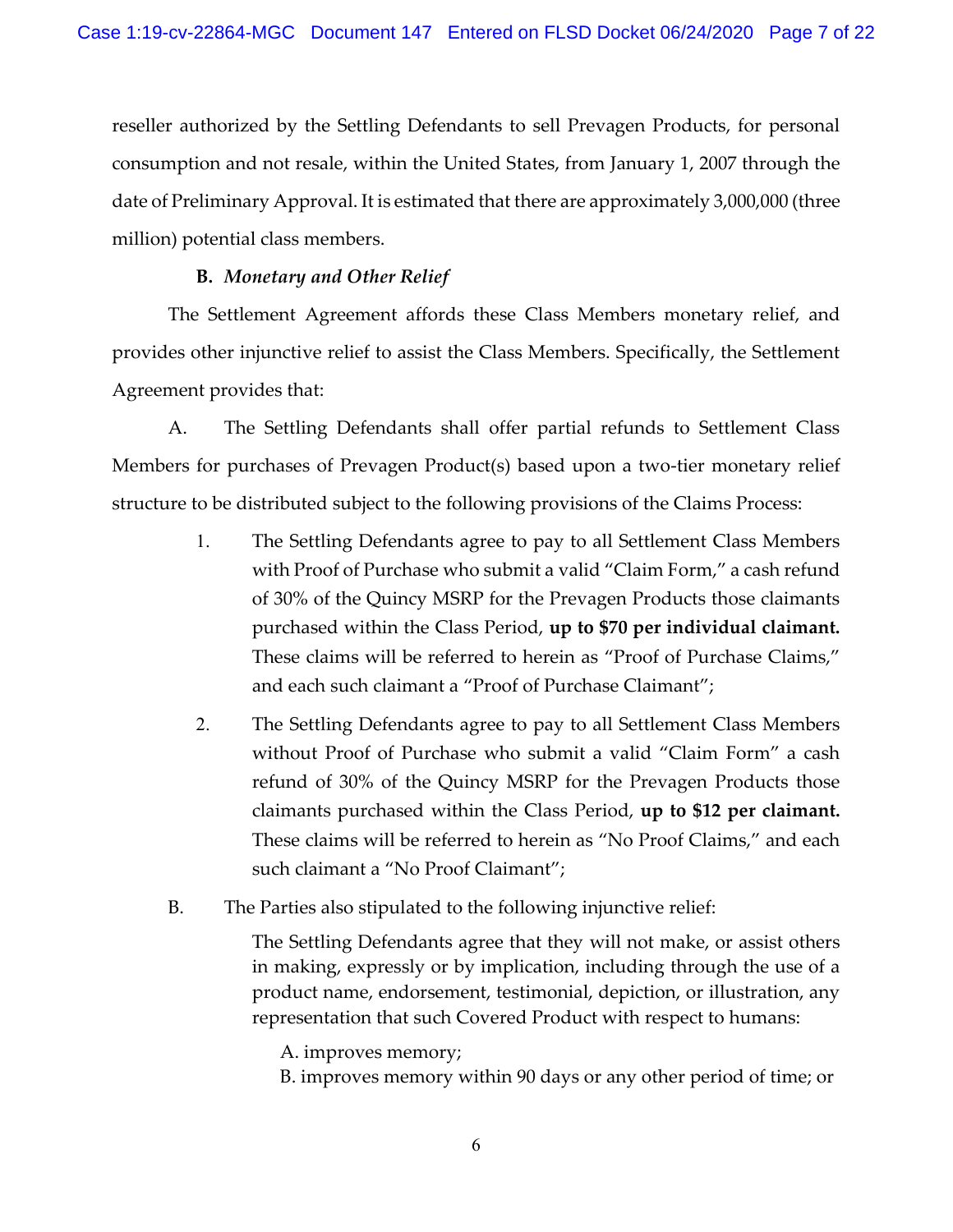C. reduces memory problems associated with aging;

unless the representation is non-misleading. A representation is nonmisleading if, at the time of making such representation, the Settling Defendants possess and rely upon competent and reliable scientific evidence substantiating that the representation is true, or if the representation is clearly and conspicuously qualified by either:

- a. A disclaimer substantially similar to the following: "Based on a clinical study of subgroups of individuals who were cognitively normal or mildly impaired. This product is not intended to diagnose, treat, cure, or prevent any disease."; or
- b. A disclaimer substantially similar to the following: "Based on results from two subgroups of individuals who participated in a randomized double blind placebo controlled clinical study. Participants in the two subgroups were cognitively normal or mildly impaired. This product is not intended to diagnose, treat, cure, or prevent any disease."

### **C.** *Release of Claims against Defendant*

In exchange for the settlement relief, members of the Settlement Class will release the Settling Defendants from all claims as outlined in the Settlement Agreement.

### **D.** *Class Notice*

Class Members will receive notice of the Settlement Agreement in the manner recommended by the Class Action Settlement Administrator and in the form of the notice attached to the Settlement Agreement as Exhibit D, assuming the form is approved by the Court. The manner of notice will include, but not be limited to, (i) internet notice, (ii) establishment of a settlement website (the "Settlement Website"), and (iii) direct mail (along with a Claim form) or email to currently available addresses that have been provided to Quincy through Quincy websites or via email by potential Prevagen consumers. The Settlement Website will inform the Class Members of the Settlement Agreement and allowing them to file a claim electronically. Moreover, a long form notice, in substantially the same form attached to the Settlement Agreement as Exhibit B, shall be published on the Settlement Website.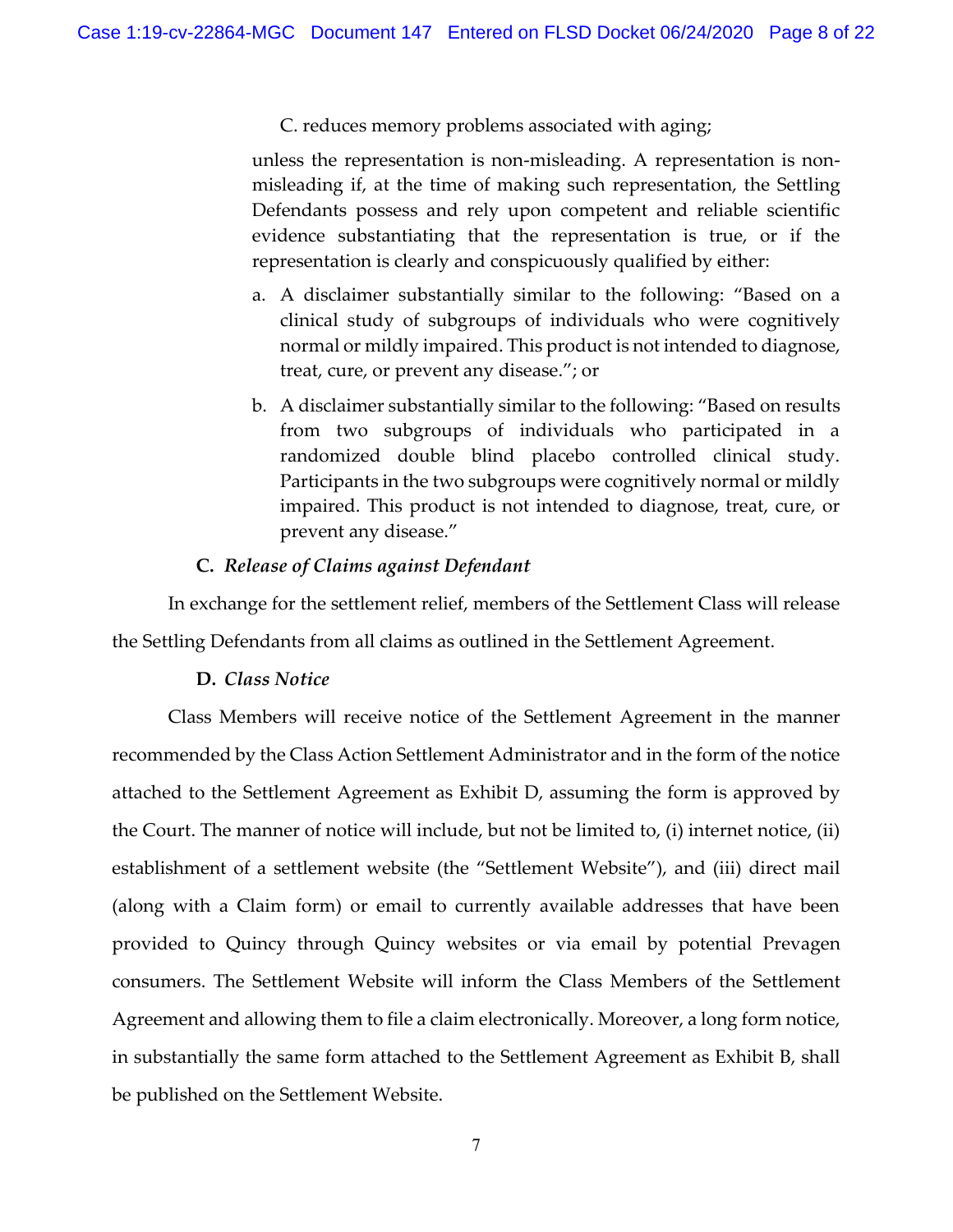Class Members may opt out of the Settlement Agreement (for purposes of damages claims only) by sending a request for exclusion to the Claims Administrator, which will communicate requests for exclusion to Class Counsel, who will in turn report to the Court. Defendant shall bear all of the costs and expenses in administrating the Settlement Agreement, including the hiring of a Claims Administrator, providing class notice, publication of the notice, and providing the claim forms.

#### **E.** *Claims Process*

To obtain relief from Defendant, Class Members will be required to submit a simple claim form (in the form, if approved, attached to the Settlement Agreement as Exhibit A) electronically via the Settlement Website or by mail. The claims will be reviewed by the Claims Administrator, who will work with Defendant to confirm whether those who timely file a claim are members of the Class. Defendant shall fund the total amount to be paid to eligible Settlement Class Members within thirty (30) days after the Class Action Settlement Administrator determines the total amount to be paid to eligible claimants. The Class Action Settlement Administrator shall then pay all eligible claimants within thirty (30) days after Quincy deposits the funds to be paid.

# **F.** *Class Counsel Fees and Expenses and Named Plaintiffs Case Contribution Award*

Defendant has agreed not to object to a motion by Class Counsel for an award of attorneys' fees and expenses in the amount of four million two hundred fourteen thousand dollars (\$4,214,000.00) to Class Counsel, a very small percentage of the recovery that is being made available to the National Class. Defendant also will not oppose an application for a case contribution award not to exceed \$10,000 each to Class Representatives Juan Collins and John Fowler for taking on the risks of litigation, and for Settlement of their individual claims as a Settlement Class Member in this Action. Defendant shall not oppose an award of \$2,000 each to Additional Plaintiffs Philip Racies, Elaine Spath, John Karathanos, James Vanderwerff, Max Engert, Jack Purchase, Ronald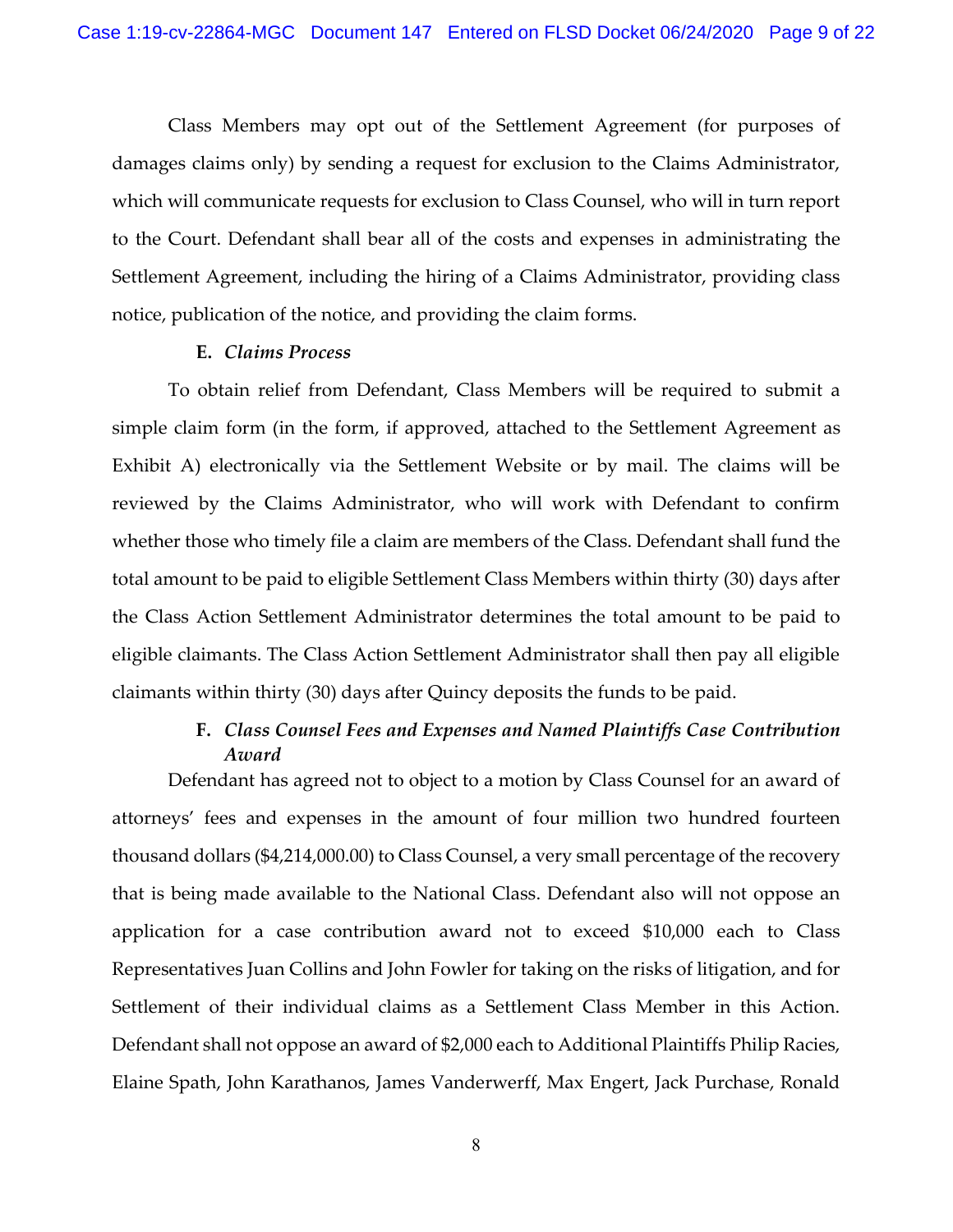Case 1:19-cv-22864-MGC Document 147 Entered on FLSD Docket 06/24/2020 Page 10 of 22

Atkinson, and Diana Miloro for their active participation as the putative class representatives in the Prevagen Actions.

#### **LEGAL ARGUMENT**

# **I. THE COURT SHOULD ENTER AN ORDER GRANTING PRELIMINARY APPROVAL OF THE SETTLEMENT AGREEMENT**

To conclude the Settlement Agreement, the Federal Rules of Civil Procedure require that there be notice to the Settlement Class, a fairness hearing, and this Court's final approval. Settlement "has special importance in class actions with their notable uncertainty, difficulties of proof, and length. Settlements of complex cases contribute greatly to the efficient utilization of scarce judicial resources, and achieve the speedy resolution of justice[.]" *Turner v. Gen. Elec. Co.*, No. 2:05-CV-186-FTM-99DNF, 2006 WL 2620275, at \*2 (M.D. Fla. Sept. 13, 2006). For these reasons, "[p]ublic policy strongly favors the pretrial settlement of class action lawsuits." *In re U.S. Oil & Gas Litig.*, 967 F.2d 489, 493 (11th Cir.1992).

"Approval of a class-action settlement is a two-step process." *Fresco v. Auto Data Direct, Inc.*, No. 03-cv-61063, 2007 WL 2330895, at \*4 (S.D. Fla. May 14, 2007). Preliminary approval is the first step, requiring the Court to "make a preliminary determination on the fairness, reasonableness, and adequacy of the settlement terms." *Id.* (citation omitted). In the second step, after notice to the class and time and opportunity for absent class members to object or otherwise be heard, the court considers whether to grant final approval of the settlement as fair and reasonable. *See id.*

The standard for preliminary approval of a class action settlement is not high  $-$  a proposed settlement will be preliminarily approved if it falls "within the range of possible approval" or, otherwise stated, if there is "probable cause" to notify the class of the proposed settlement and "to hold a full-scale hearing on its fairness[.]" *In re Mid-Atl. Toyota Antitrust Litig*., 564 F. Supp. 1379, 1384 (D. Md. 1983) (quoting Manual for Complex Litigation ("MCL")  $\hat{S}$  1.46 at 62, 64–65 (5th ed. 1982)). "Preliminary approval is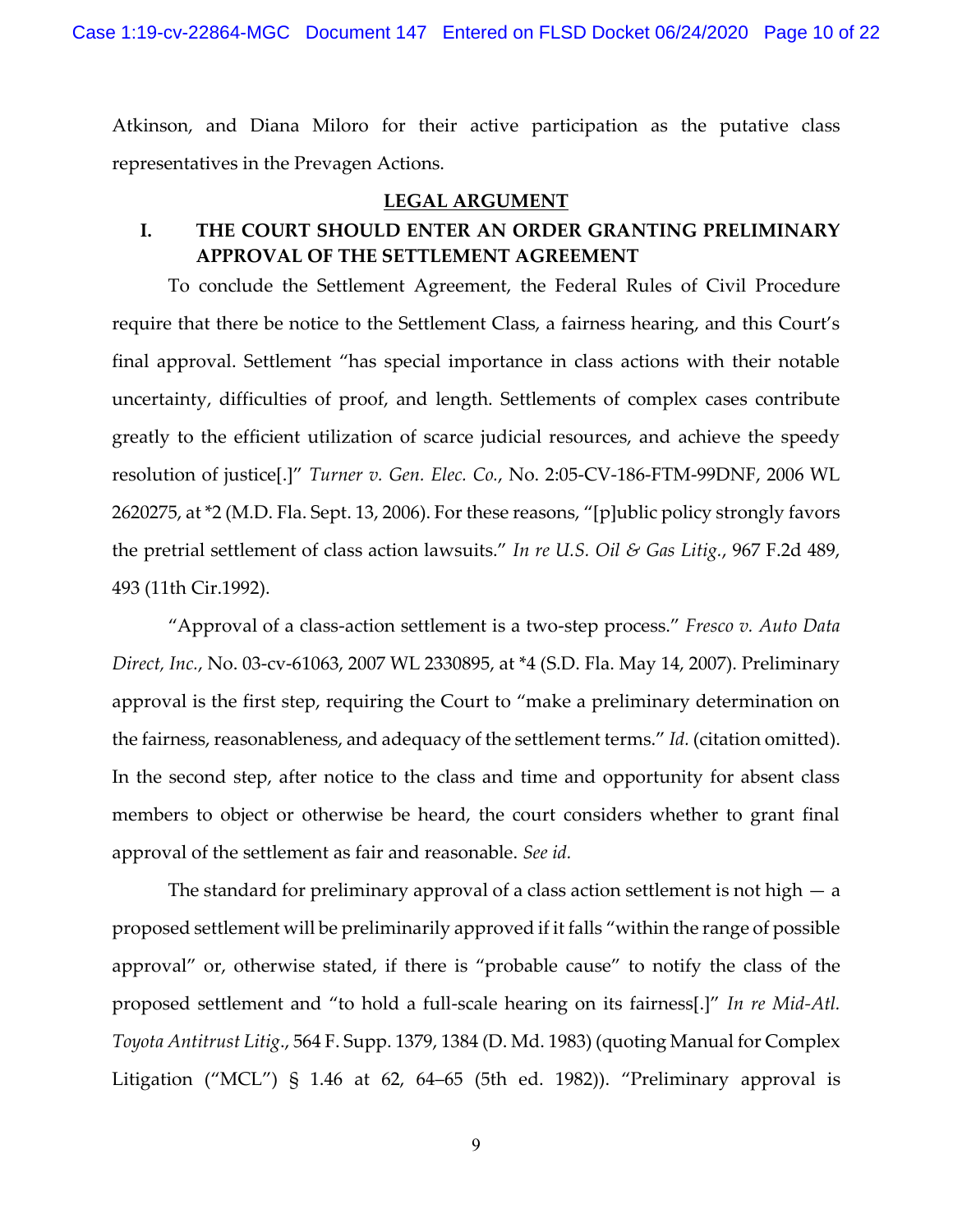appropriate where the proposed settlement is the result of the parties' good faith negotiations, there are no obvious deficiencies, and the settlement falls within the range of reason." *In re Checking Account Overdraft Litig.*, 275 F.R.D. 654, 661 (S.D. Fla. 2011).

Here, the proposed Settlement Agreement is the product of arm's-length negotiations before an experienced and respected mediator, by counsel with significant experience in complex class action litigation, carries no "obvious deficiencies," and falls well within the range of reason. The Court should therefore grant preliminary approval.

# **A. The Settlement Agreement is the Product of Good Faith, Informed, and Arm's-Length Negotiations among Experienced Counsel.**

At the preliminary approval stage, courts consider whether the proposed settlement appears to be "the result of informed, good-faith, arms'-length negotiation between the parties and their capable and experienced counsel' and not 'the result of collusion. . . ." *E.g.*, *In re Checking Account Overdraft Litig.*, 830 F. Supp. 2d 1330, 1340 (S.D. Fla. 2011). Courts presume good faith in the negotiating process. *See Granada Invs., Inc. v. DWG Corp.*, 962 F.2d 1203, 1205 (6th Cir. 1992) ("Absent evidence of fraud or collusion, such settlements are not to be trifled with."); MCL (Third) § 30.42 ("a presumption of fairness, adequacy and reasonableness may attach to a class settlement reached in armslength negotiations between experienced, capable counsel").

The Settlement Agreement is the product of significant give and take by the settling Parties and was negotiated at arm's length. The parties engaged in substantial settlement negotiations for months before their formal mediation sessions before Judge Thornton, and thereafter had regular communications, negotiating first the terms of an initial term sheet and then the Settlement Agreement reflecting the final terms. Judge Thornton has significant experience mediating complex commercial suits to resolution and his involvement alone weighs in favor of preliminary approval. *See, e.g.*, *In re WorldCom, Inc. ERISA Litig.*, 2004 WL 2338151, at \*6 (S.D. N.Y. 2004) (presence of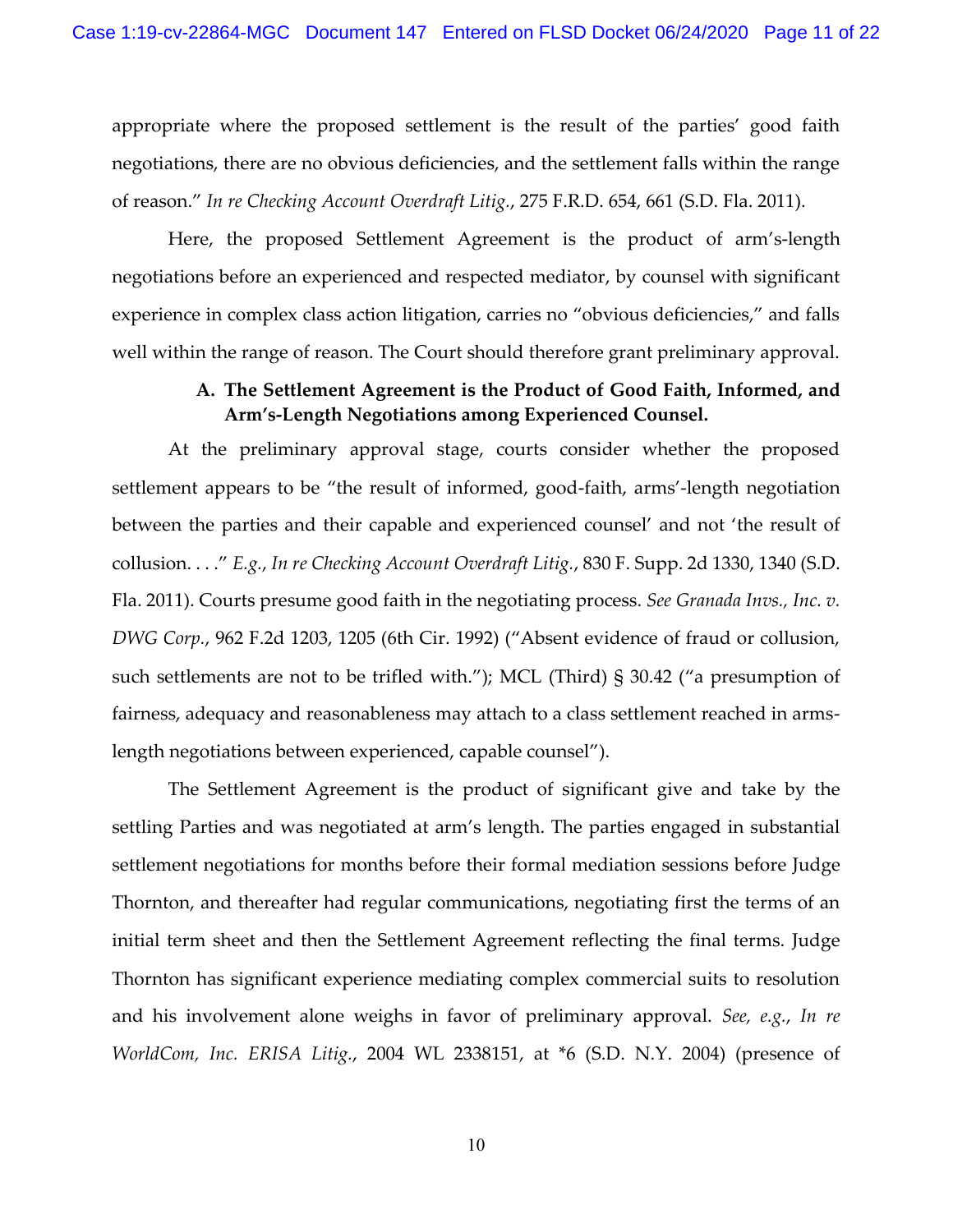"respected and dedicated judicial officer presided over the lengthy discussions from which this settlement emerged<sup>[1]</sup> belied suggestion of collusion in negotiating process).

The Parties' extensive negotiations were also informed by considerable discovery. The Parties have been actively litigating this matter for nearly a year and the other plaintiffs' counsel for many more years. The Parties produced tens of thousands of documents and deposed corporate and class representatives, as well as other key personnel. The Parties have also engaged in significant motion practice, class certification, a motion to dismiss and a motion for summary judgment.

# **B. The Settlement Agreement Provides Considerable Benefits to the Class and Falls Squarely within the Range of Reasonableness.**

The terms negotiated by the Parties provide considerable monetary benefits and injunctive relief to the class and fall well within the range of possible approval.

Courts routinely hold that settlements providing the class with a portion of the recovery sought in litigation are reasonable in light of the attendant risks of litigation. *See, e.g.*, *Behrens v. Wometco Enters., Inc.*, 118 F.R.D. 534, 542–43 (approving recovery of \$.20 per share where desired recovery was \$3.50 a share and stating "the fact that a proposed settlement amounts to only a fraction of the possible recovery does not mean the settlement is unfair or inadequate"). "Moreover, when settlement assures immediate payment of substantial amounts to class members, even if it means sacrificing speculative payment of a hypothetically larger amount years down the road, settlement is reasonable [when weighing the benefits of the settlement against the risks associated with proceeding in the litigation]." *Johnson v. Brennan*, No. 10-cv-4712, 2011 WL 4357376 (S.D. N.Y. Sept. 16, 2011) (internal quotation marks omitted).

Plaintiffs and the proposed class faced significant hurdles in litigating their claims to trial and ultimate resolution, and the possible appeals of any of the Court rulings. Each Class Member now, however, stands to recover direct monetary and injunctive relief as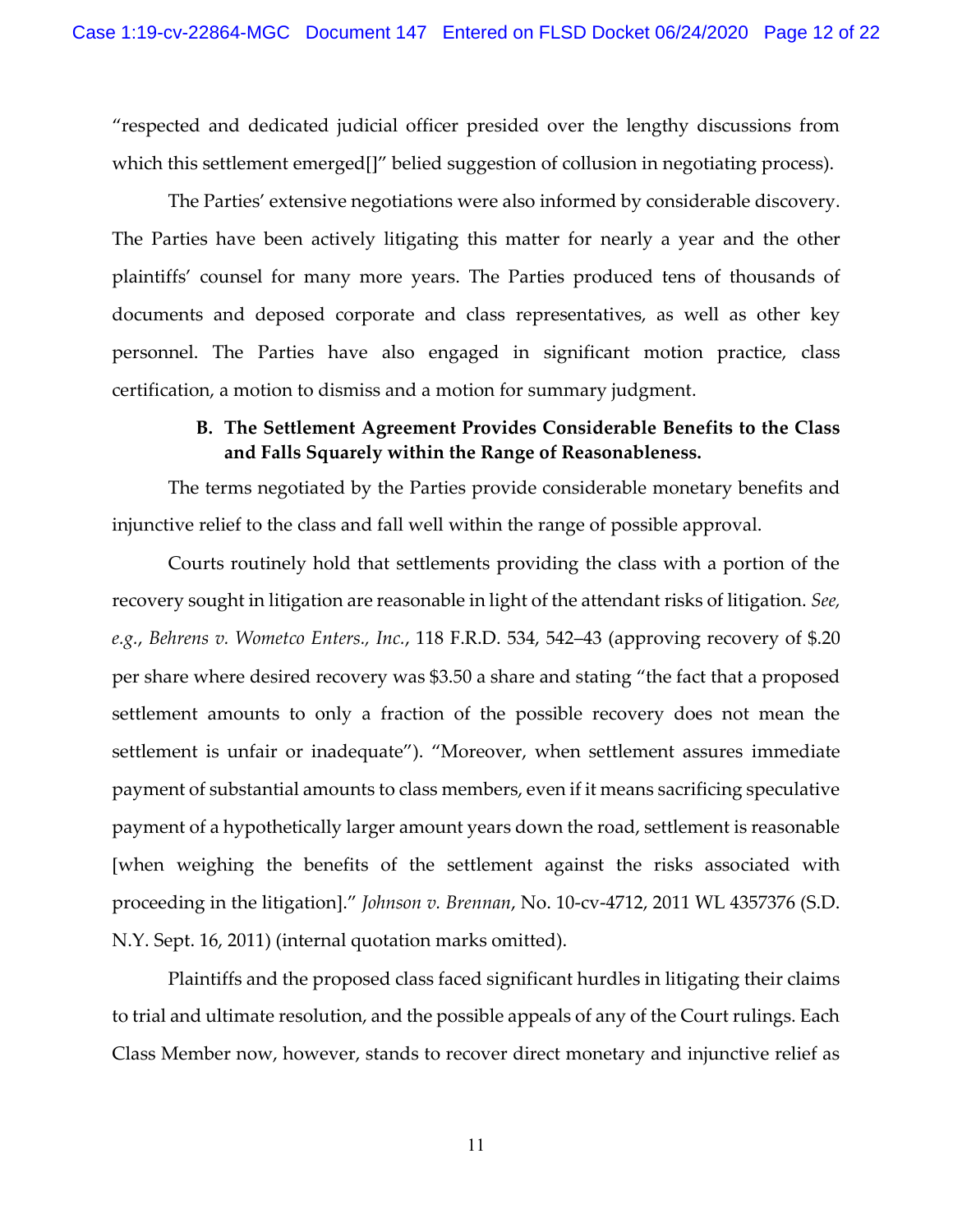a result of the Settlement Agreement. The negotiated monetary recovery and injunctive relief falls well within the range of reasonableness.

# **C. The Settlement Agreement Saves the Class from Considerable Litigation Hurdles.**

Any evaluation of the benefits of settlement must be tempered by the recognition that any compromise involves concessions by all settling parties. Indeed, "the very essence of a settlement is compromise, a yielding of absolutes and an abandoning of highest hopes." *Officers for Civil Justice v. Civil Serv. Comm'n*, 688 F.2d 615, 624 (9th Cir. 1982) (internal quotation marks omitted). At bottom, had litigation continued, Plaintiffs and Class Members would have faced the risk of not prevailing on their claims.

The proposed settlement saves Plaintiffs and the proposed Class from facing these substantial obstacles and eliminates the significant risk that they would recover nothing at all after several more years of litigation.

# **D. Counsel Believes the Settlement Agreement is Reasonable and in the Class's Best Interest.**

Finally, significant weight should be attributed to the belief of experienced counsel that the negotiated settlement is in the best interest of the class. *See, e.g.*, *In re Coordinated Pretrial Proceedings in Antibiotic Antitrust Actions*, 410 F. Supp. 659, 666 (D. Minn. 1974) (the recommendation of experienced counsel is entitled to great weight). Plaintiffs' counsel here have litigated numerous class actions in state and federal courts and fully support the Settlement Agreement. Copies of Class Counsel's Resumes are attached hereto as composite Exhibit 2. Based on this experience, the substantial information learned in the course of the litigation, and decades of experience litigating consumer class action lawsuits, it is Plaintiffs' counsel's informed opinion that the Settlement Agreement is fair, reasonable, adequate, and in the best interests of the Class.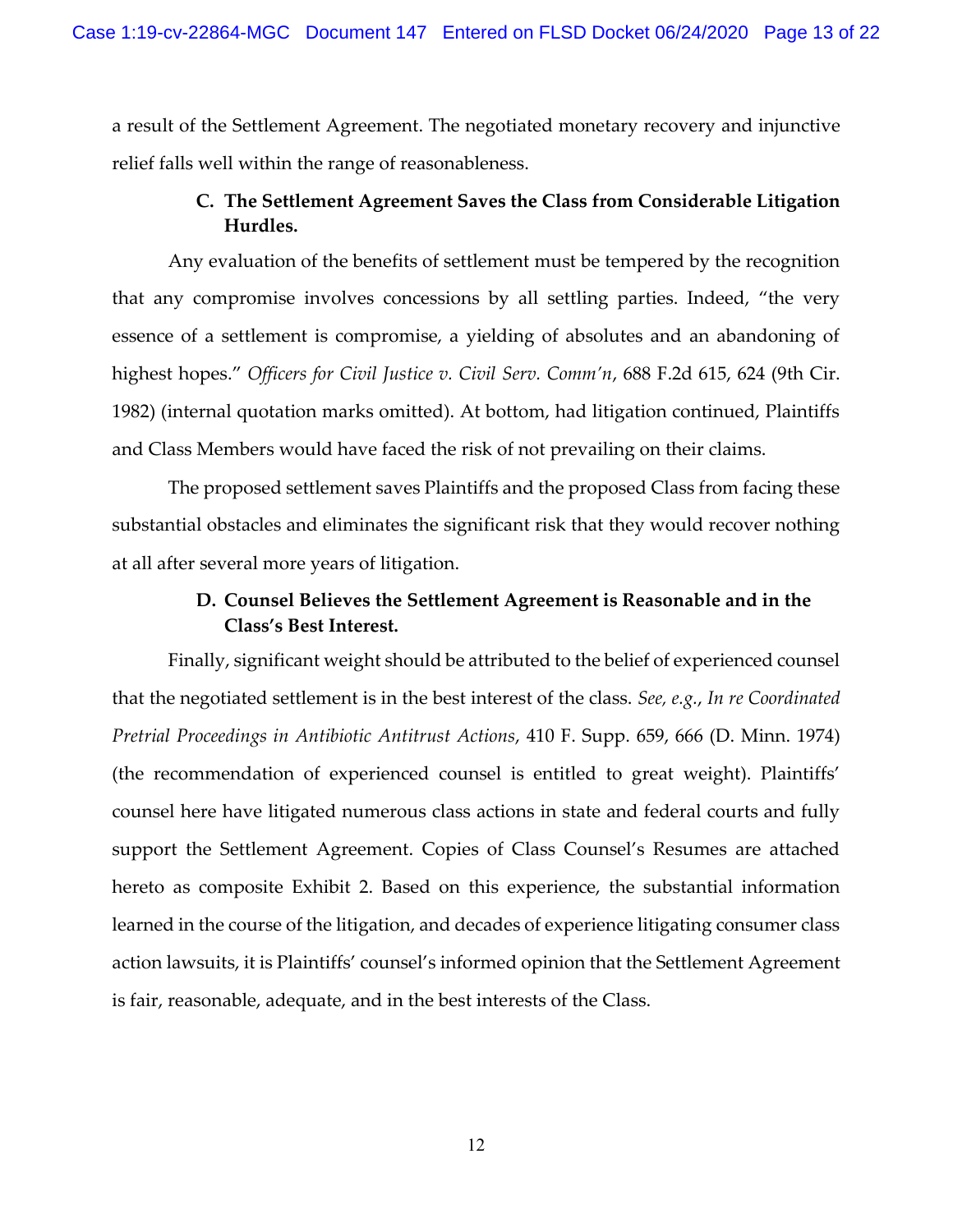#### **II. THE COURT SHOULD CERTIFY THE PROPOSED SETTLEMENT CLASS.**

The Settlement Class here meets the requirements of numerosity, commonality, typicality and adequacy of representation required by Rule 23(a) of the Federal Rules of Civil Procedure, as well as the requirements of Rule 23(b)(3) and 23(b)(2).

#### **A. The Settlement Class Meets the Four Requirements of Rule 23(a).**

Rule 23(a) sets forth four prerequisites for class certification: numerosity, commonality, typicality, and adequacy of representation. *Cheney v. Cyberguard Corp.,* 213 F.R.D. 484,489 (S.D. Fla. 2003); *see* Fed. R. Civ. P. 23(a). The policies underlying the class action rule dictate that Rule 23(a) should be liberally construed. *See Walco Invs., Inc. v. Thenen*, 168 F.R.D. 315, 323 (S.D. Fla. 1996). Plaintiff satisfies all four requirements as set forth below.

"It is well established that [a] class may be certified solely for purposes of settlement [if] a settlement is reached before a litigated determination of the class certification issue." *In re Checking Account Overdraft Litig.*, 275 F.R.D. at 659 (internal quotations omitted; brackets in original). "In deciding whether to provisionally certify a settlement class, a court must consider the same factors that it would consider in connection with a proposed litigation class[,]" save manageability, "since the settlement, if approved, would obviate the need for a trial." *Id.* However, "[t]he standards of Rule 23 for class certification are more easily met in the context of settlement than in the context of contested litigation." *Horton v. Metro. Life Ins. Co.,* No. 93-1849-CIV-T-23A, 1994 U.S. Dist. LEXIS 21395, at \*15 (M.D. Fla. Oct. 25, 1994).

#### **i. The Settlement Class is Sufficiently Numerous.**

Rule 23(a)(1) requires Plaintiffs to show that the proposed class is so numerous that joinder of all members would be impracticable. Here, the number of class members is in the thousands and thus well exceeds the minimum threshold. Moreover, through 10 pages of analysis, R&R 45–55, Judge Goodman explains how Plaintiffs satisfied the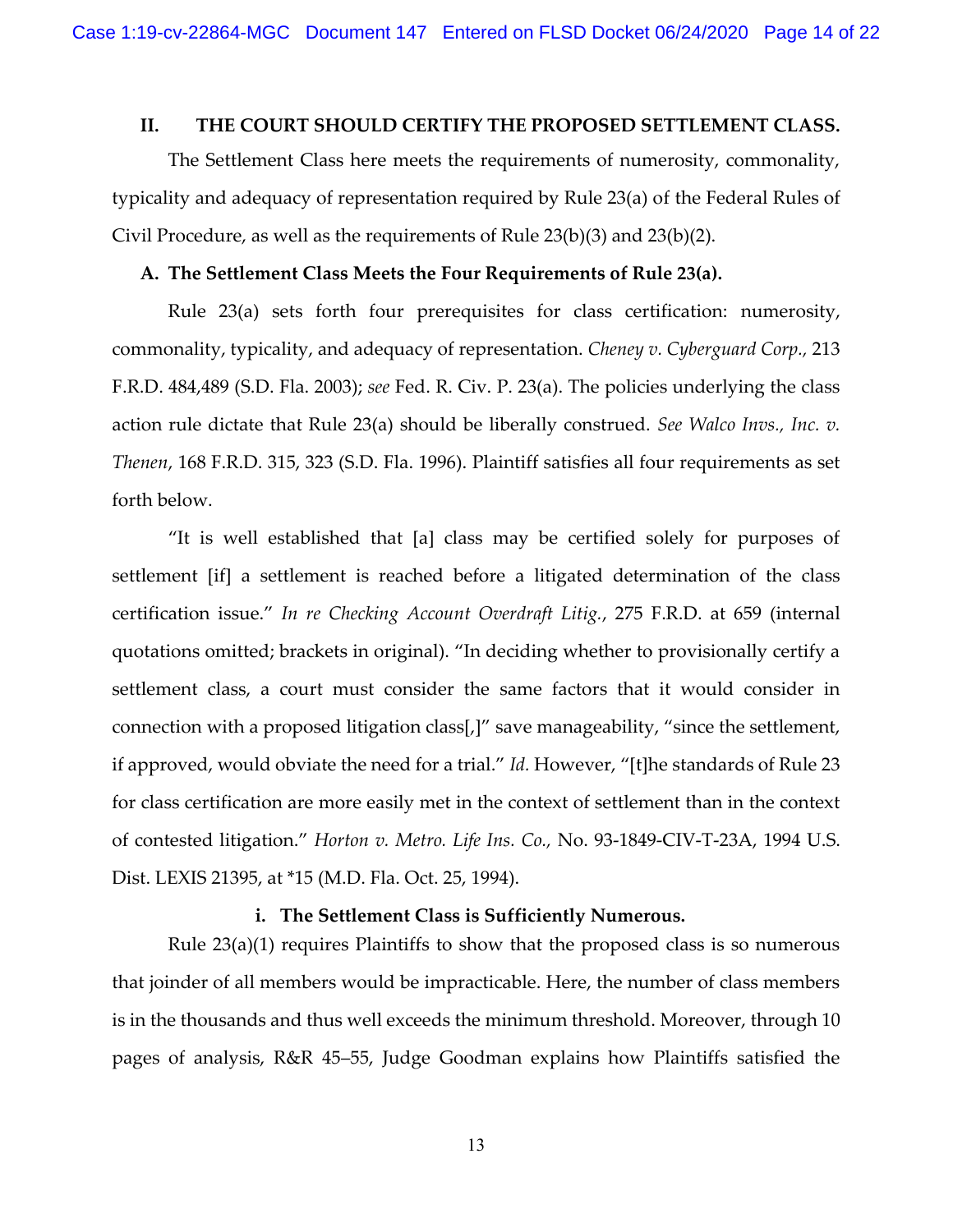'implicit Rule 23 requirement that the proposed class is "adequately defined and is ascertainable.'" R&R at 45 (citing *Reyes*, 2018 WL 3145807, at \*9).

# **ii. There Are Questions of Law and Fact Common to All Class Members.**

Rule 23(a)(2) requires class action plaintiffs to identify questions of law or fact common to the proposed class. *See* Fed. R. Civ. P. 23(a)(2). "The threshold for commonality is not high." *Cheney,* 213 F.R.D. at 490. Commonality requires a showing that the class members' claims "depend on a common contention" and that the class members have "suffered the same injury." *Wal-Mart Stores, Inc. v. Dukes*, 131 S. Ct. 2541, 2551 (2011). "[F]or purposes of Rule  $23(a)(2)$ , even a single [common] question will do[,]" *id.* at 2556 (brackets in original), and "where a common scheme of conduct has been alleged, the commonality requirement should be satisfied." *Checking Overdraft,* 2011 WL 3158998, at \*4.

Plaintiffs' claims here depend on the common contention that Defendant deceptively labeled, packaged, and marketed Prevagen. All members of the putative class were allegedly injured in the same manner: they were deceived by Defendant's conduct, and they allegedly paid for Prevagen based on that deception.

While only one question of law *or* fact is required to establish commonality, several common questions capable of class-wide resolution—or that would "generate common answers"—arise from Plaintiffs' allegations (which Defendant and the Settling Defendants deny), including:

- a. Whether Defendant's labeling, packaging, and marketing of Prevagen is deceptive;
- b. Whether Defendant engaged in unfair and deceptive trade practices when labeling, packaging, and marketing Prevagen; and
- c. Whether Defendant was unjustly enriched as a result of its deceptive conduct.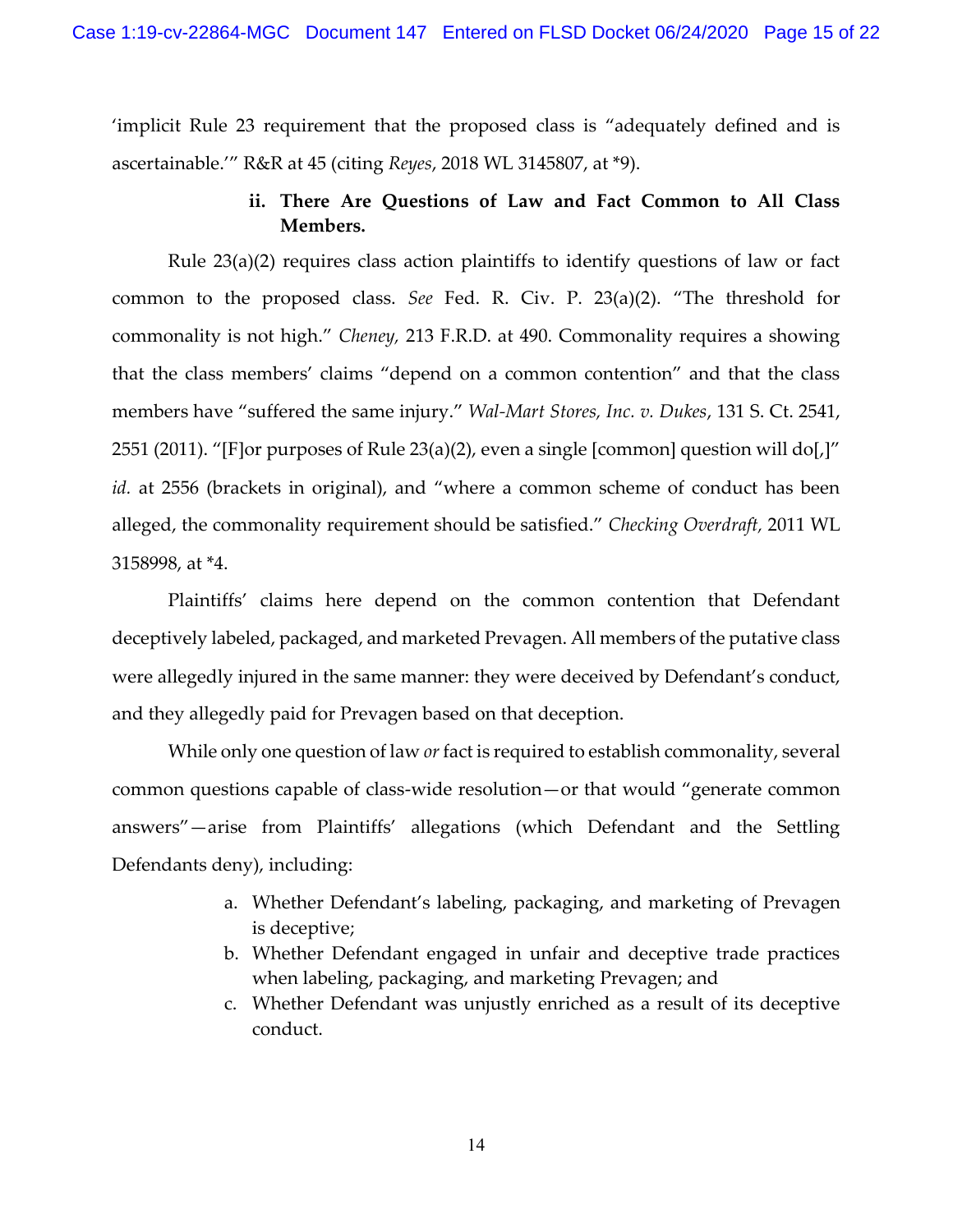These common questions are capable of class-wide resolution. *See Williams,* 2012 WL 566067, at \*5 (finding commonality where "all members of the proposed class were injured in the same manner").

#### **iii. Plaintiffs' Claims are Typical of Those of the Class.**

Rule 23(a)(3) requires Plaintiffs to demonstrate that their claims are typical of those held by the proposed class. *See* Fed. R. Civ. P. 23(a)(3). Typicality and commonality are related, with commonality referring to "the group characteristics of the class as a whole" and typicality focusing on the named plaintiff's claims in relation to the class. *Terazosin Hydrochloride Antitrust Litig.,* 220 F.R.D. at 686 n.23. "Any atypicality or conflict between the named Plaintiff's claims and those of the class must be clear and must be such that the interests of the class are placed in significant jeopardy." *Cheney,* 213 F.R.D. at 491.

Plaintiffs' claims arise from the same alleged course of conduct and are based on the same legal theories as those brought on behalf of the proposed class. For example, the alleged deception to which each of the class representatives was exposed was no different than the alleged deception to which all of the Class Members allegedly were exposed. Because Plaintiffs' claims are based on alleged injuries caused by conduct allegedly affecting the class as a whole, their claims easily satisfy the typicality requirement. *See, e.g., Williams*, 2012 WL 566067, at \*6 (holding that the named plaintiffs were typical of the class where they were charged and paid an inflated price based upon the same alleged deceptive conduct).

Moreover, Plaintiffs' claims are based on the same legal theories of the violation of state consumer protection laws and unjust enrichment. This identity of claims and legal theories between Plaintiffs and the class satisfies the typicality requirement set forth in Rule 23(a)(3).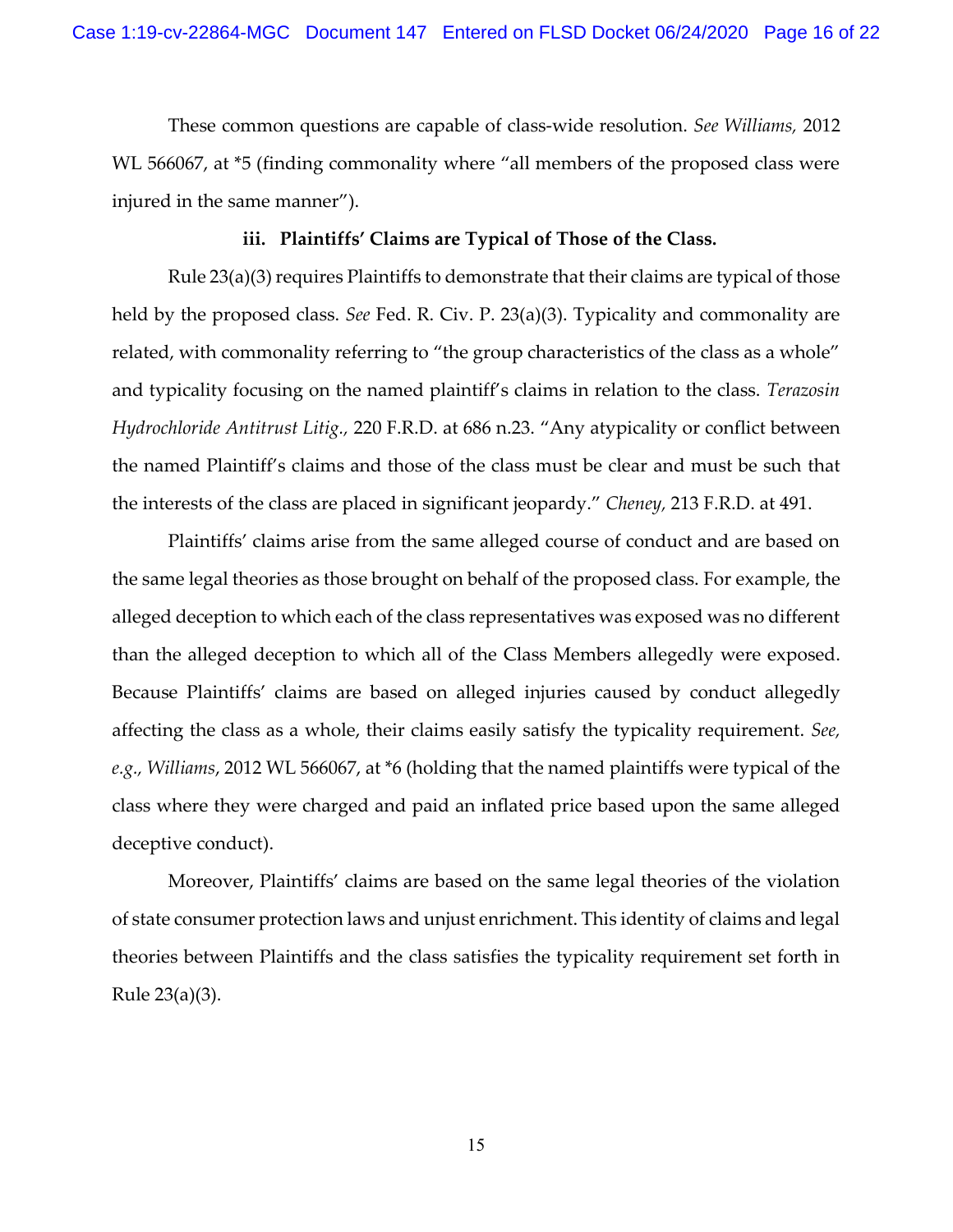### **iv. Plaintiffs will Fairly and Adequately Represent the Interests of the Class.**

To satisfy Rule 23(a)(4), the representative parties must "fairly and adequately represent the interests of the class." Fed. R. Civ. P. 23(a)(4). This requirement is satisfied when the class representatives have (1) no interests antagonistic to the rest of the class and (2) counsel who are "qualified, experienced, and generally able to conduct the proposed litigation." *Cheney,* 213 F.R.D. at 495. "Adequate representation is presumed in the absence of contrary evidence." *Association for Disabled Ams., Inc. v. Amoco Oil Co.,* 211 F.R.D. 457, 464 (S.D. Fla. 2002).

The attorneys who seek to represent the Class in this case are highly qualified to serve as class counsel, have served as lead and co-lead counsel in some of the largest class actions in the country, and are well respected in the communities that they serve. Copies of the firm resumes are attached hereto as composite Exhibit 2. "[T]he single most important factor considered by the courts in determining the quality of the representative's ability and willingness to advocate the cause of the class has been the caliber of the plaintiff's attorney." 1 Newberg on Class Actions 3d (1992) § 3.24 at 3-133 n. 353.; *see also Griffin v. Carlin*, 755 F. 2d 1516, 1533 (11th Cir. 1985) (inquiry as to adequacy of plaintiffs "involves questions of whether plaintiffs' counsel are qualified, experienced, and generally able to conduct the proposed litigation, and of whether plaintiffs have interests antagonistic to those of the rest of the class."). The firms representing Plaintiffs have overseen the litigation strategy, the briefing and argument of motions, and the vigorous pursuit of discovery.

Plaintiffs in this action also do not have interests that are antagonistic to those held by the rest of the class. There has been no evidence that would in any way show that Plaintiffs do not have the same interests as the other class members or are in any way antagonistic to the class. On the contrary, Judge Goodman acknowledged that Plaintiffs made their purchases based on Quincy's representations that Prevagen could improve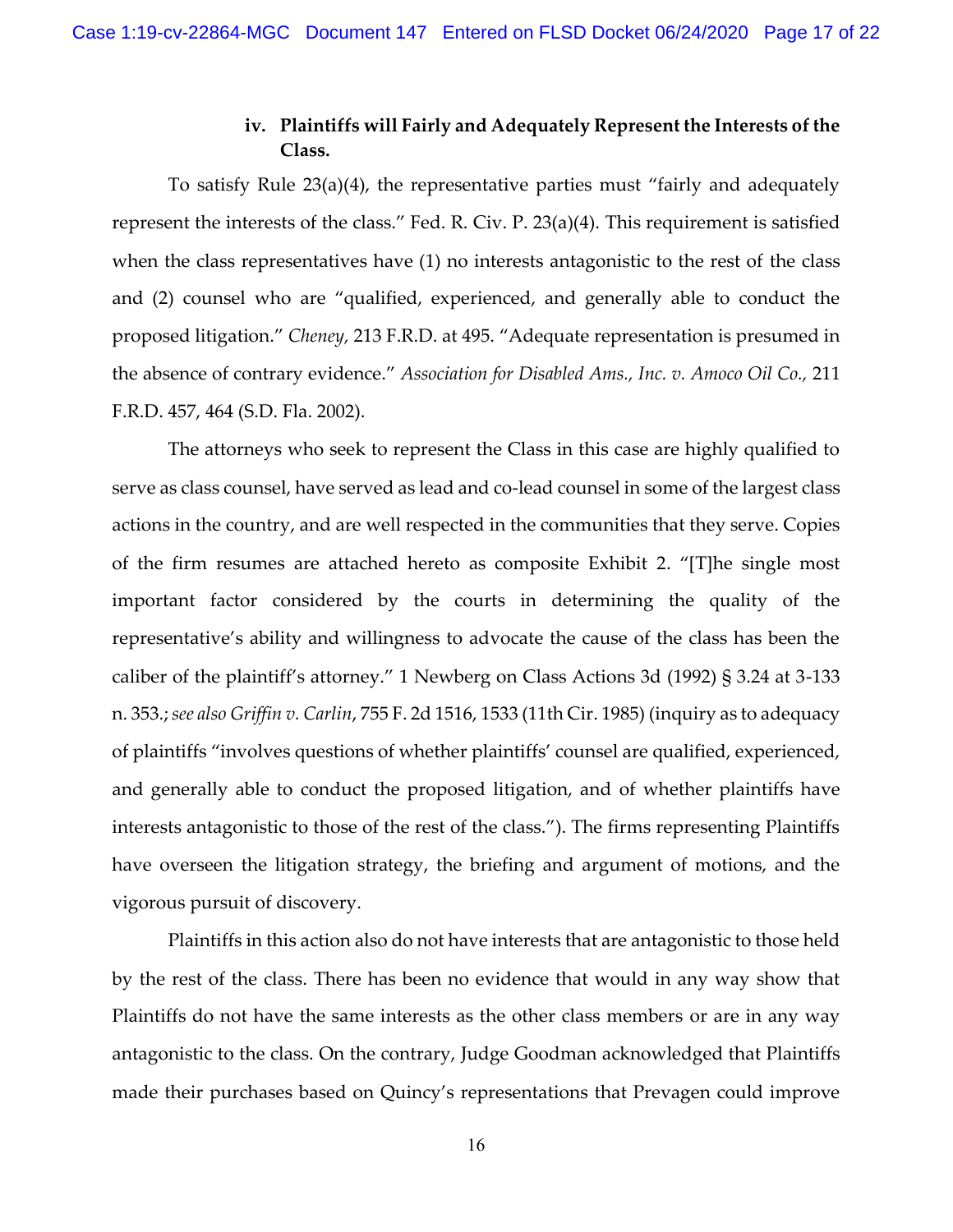memory, and "sued Quincy to expose the falsity of its AQ Memory Representations and to have the class receive refunds of the purchase price of Prevagen" R&R at 64 (citing ECF Nos. 66-13, 47:17–18, 71:12–17, 75:1–7; 66-12, 95:15–18). Judge Goodman therefore correctly found that Plaintiffs are adequate and had no conflict of interest "because Plaintiffs and class members all seek (1) a declaration that the AQ Memory Representations are false, making Prevagen worthless, and (2) full refunds for their purchases," such that "Plaintiffs and '[a]ll of the members of the class are seeking recovery on the same grounds.'" R&R at 63 (citing *Singer*, 185 F.R.D. at 690). Thus, Plaintiffs have satisfied Rule 23(a)(4)'s adequacy requirement.

# **B. The Settlement Class Meets the Requirements of Rules 23(b)(3) and 23(b)(2).**

In addition to meeting the four requirements of Rule 23(a), a plaintiff seeking class certification must satisfy one of the subsections of Rule 23(b). Plaintiffs here seek certification under Rules 23(b)(3) and 23(b)(2).

#### **i. Rule 23(b)(3)**

Certification is appropriate under Rule 23(b)(3) if (1) common questions of law or fact predominate over those affecting only individual class members and (2) class treatment is superior to other adjudication methods. See Fed. R. Civ. P. 23(b)(3). The latter question implicates manageability concerns, which do not bear on certification of a settlement class. *See Checking Account Overdraft Litig.,* 275 F.R.D. at 659.

For common questions of law or fact to predominate over individualized questions, "the issues in the class action that are subject to generalized proof, and [are] thus applicable to the class as a whole, must predominate over those issues that are subject only to individualized proof." *Terazosin Hydrochloride Antitrust Litig*., 220 F.R.D. at 694. "Common questions need only predominate; they need not be dispositive of the litigation." *Id.* "When common questions present a significant aspect of the case and they can be resolved for all members of the class in a single adjudication, there is clear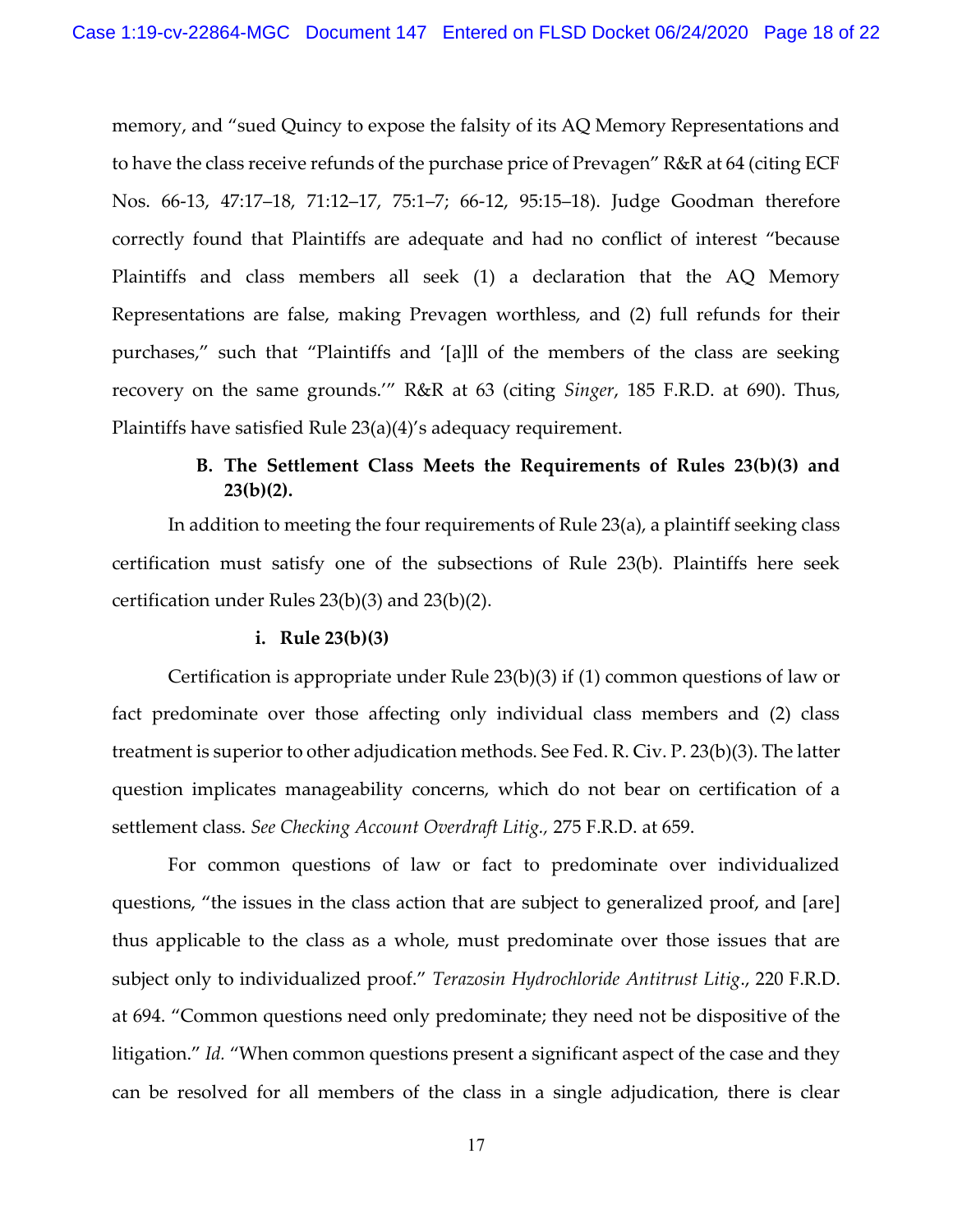justification for handling the dispute on a representative rather than on an individual basis." *Checking Overdraft Litig*., 2011 WL 3158998, at \*7.

Here, "irrespective of the individual issues which may arise, the focus of the litigation concerns the alleged common course of unfair conduct embodied in [Defendants'] scheme to" allegedly deceptively sell and market Prevagen. *Checking Overdraft Litig.,* 2011 WL 3158998, at \*7. As Judge Goodman found, the overriding common questions are (1) whether Quincy's AQ Memory Representations are false and (2) whether those misrepresentations were likely to deceive a reasonable targeted consumer. R&R, 66–67 (citing *Carriuolo*, 823 F.3d at 983–84). Proof of this alleged scheme may be substantiated by common evidence that would remain the same regardless of class size or composition. Common issues would predominate over any individual issue that might arise.

Moreover, a comprehensive resolution of the Settlement Class members' claims in this action would be far superior to litigating each of their claims separately. "Since the damage amounts allegedly owed to each individual [consumer] are relatively low especially as compared to the costs of prosecuting [these] types of claims  $\dots$  -the economic reality is that many of the class members would never be able to prosecute their claims through individual lawsuits." *Williams*, 280 F.R.D. at 675. Even if the class members were able individually to prosecute their claims, "[s]eparate actions by each of the class members would be repetitive, wasteful, and an extraordinary burden on the courts." *Kennedy v. Tallant*, 710 F.2d 711, 718 (11th Cir. 1983). Accordingly, the Court should certify the proposed class for purposes of achieving this Settlement Agreement.

The predominant issues raised by Plaintiffs and the Class, all susceptible to common proof, include the allegedly deceptive Quincy conduct in labeling, packaging, and marketing Prevagen; and Quincy's monetary gains as a direct result of that deception. Moreover, courts have certified claims under FDUTPA, holding that

18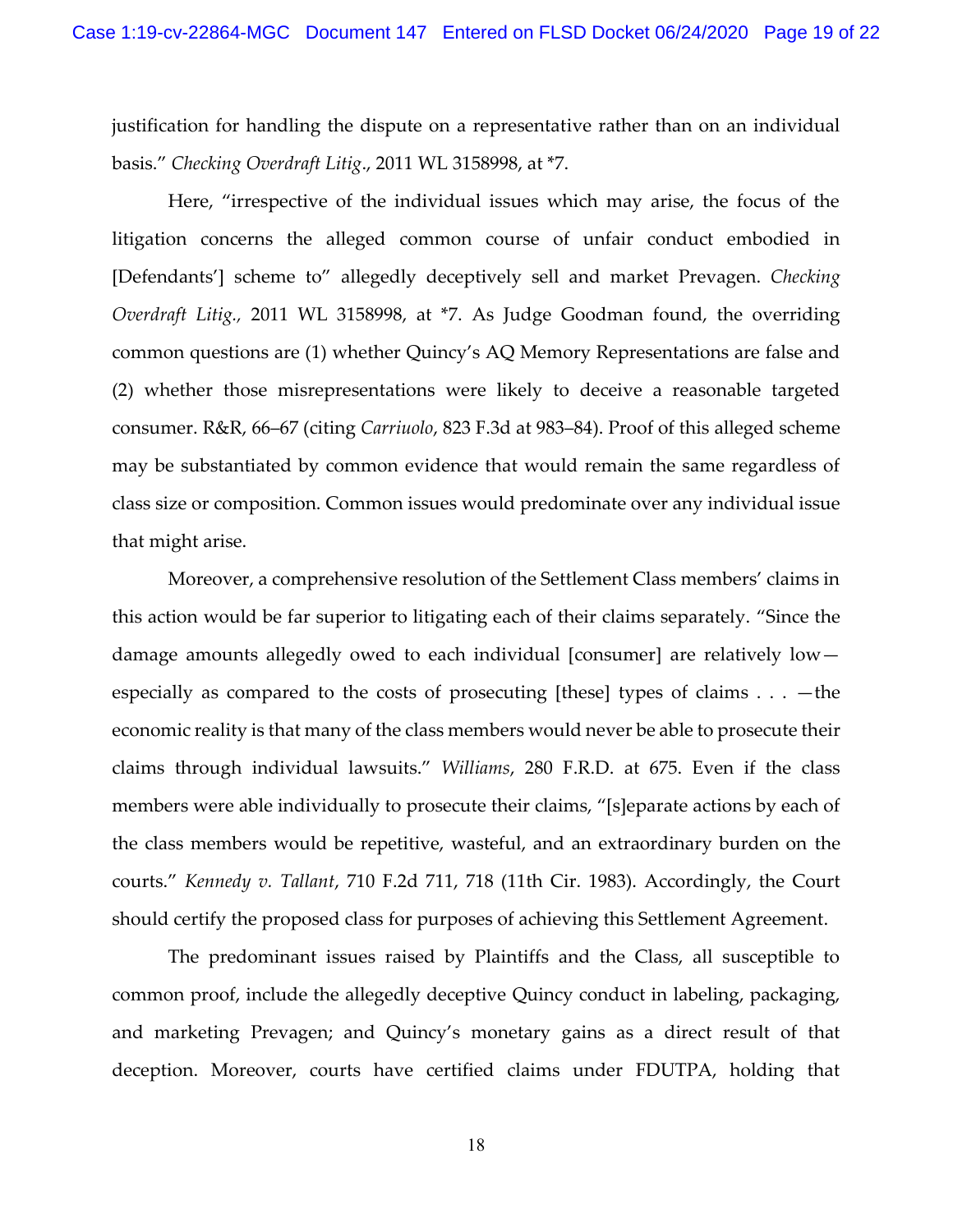individual proof of reliance is not required in class actions under FDUTPA*. See, e.g.*, *Turner Greenberg Assocs. v. Pathman*, 885 So. 2d 1004 (Fla. 4th DCA 2004) ("[A] demonstration of reliance by an individual consumer is not necessary in the context of FDUTPA."); *Fitzpatrick v. General Mills, Inc.*, 263 F.R.D. 687, 693 (S.D. Fla. 2010) (under FDUTPA, a plaintiff "may rely on any evidence concerning that message, including advertisements to which he or she was not personally exposed."); *see also [Nelson v. Mead](http://www.westlaw.com/Find/Default.wl?rs=dfa1.0&vr=2.0&DB=344&FindType=Y&ReferencePositionType=S&SerialNum=2023570480&ReferencePosition=692)  [Johnson Nutrition Co.](http://www.westlaw.com/Find/Default.wl?rs=dfa1.0&vr=2.0&DB=344&FindType=Y&ReferencePositionType=S&SerialNum=2023570480&ReferencePosition=692)*, [270 F.R.D. 689, 692 & n.2 \(S.D. Fla. 2010\)](http://www.westlaw.com/Find/Default.wl?rs=dfa1.0&vr=2.0&DB=344&FindType=Y&ReferencePositionType=S&SerialNum=2023570480&ReferencePosition=692) (noting that deceptive marketing may injure consumers even without individual reliance upon misrepresentations); *Roggenbuck Trust v. Dev. Res. Group, LLC*, 505 F. App'x 857, 862 (11th Cir. 2013) ("a plaintiff need not prove [actual] reliance on the allegedly false statement to recover damages under FDUPTA, but rather a plaintiff must simply prove that an objective reasonable person would have been deceived.") (alteration in original); *State, Office of the Attorney Gen., Dep't of Legal Affairs v. Commerce Commercial Leasing, LLC*, 946 So. 2d 1253, 1258 (1st DCA 2007) ("A deceptive or unfair trade practice constitutes a somewhat unique tortious act because, although it is similar to a claim of fraud, it is different in that, unlike fraud, a party asserting a deceptive trade practice claim need not show actual reliance on the representation or omission at issue."); *Latman v. Costa Cruise Lines, N.V.*, 758 So. 2d 699, 703 (Fla. 3d DCA 2000) (holding that consumers could recover for false port charges even where "the consumers paid no attention to the sales tax amount").

#### **ii. Rule 23(b)(2)**

Rule 23(b)(2) provides for class certification where "the party opposing the class has acted or refused to act on grounds that apply generally to the class, so that final injunctive relief or corresponding declaratory relief is appropriate respecting the class as a whole." The term "generally applicable" has been interpreted to mean that the defendant "has acted in a consistent manner towards members of the class so that his

19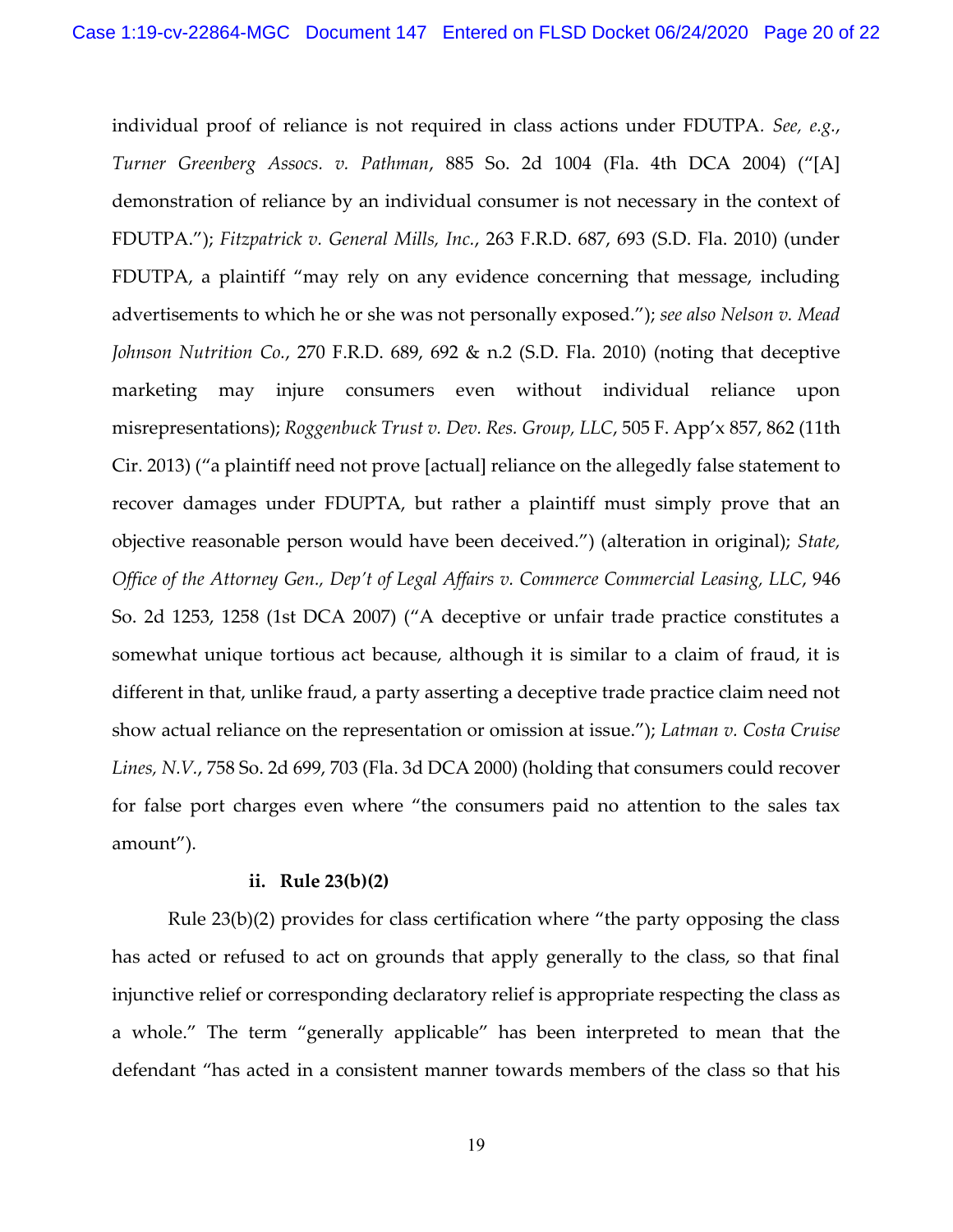actions may be viewed as part of a pattern of activity, or to establish a regulatory scheme, to all members." *Leszczynski v. Allianz Ins. Co.*, 176 F.R.D. 659, 673 (S.D. Fla. 1997) (internal citations omitted).

Here, due to its use of uniform labels and packaging and the overarching theme of its marketing message that Prevagen improves memory, Quincy allegedly engaged in a standard and uniform practice directed toward the Class as a whole. *See* R&R, 74. Therefore, certification under Rule 23(b)(2) for settlement purposes is appropriate.

# **III. THE COURT SHOULD APPOINT THE UNDERSIGNED FIRMS AS CLASS COUNSEL.**

The Parties have named the undersigned firms as Class Counsel, Adam Moskowitz, Esq. of The Moskowitz Law Firm and Jack Scarola, Esq. of Searcy, Denney, Scarola, Barnhart & Shipley. Undersigned counsel have significant experience in litigating complex commercial litigation including class actions. *See* § I.D*, supra.* Because undersigned counsel are highly qualified and determined to represent the best interests of the Class, the Court should appoint them Class Counsel moving forward.

### **CONCLUSION**

Plaintiffs respectfully request the Court enter an order certifying the proposed class for purposes of settlement, preliminarily approving the terms of Settlement Agreement, directing that Notice be given to the Class Members in the forms submitted with the Settlement Agreement, and setting a final fairness hearing at least 120 days after entry of the order, in the form attached as Exhibit 3, or in such other form as the Court deems just and proper.